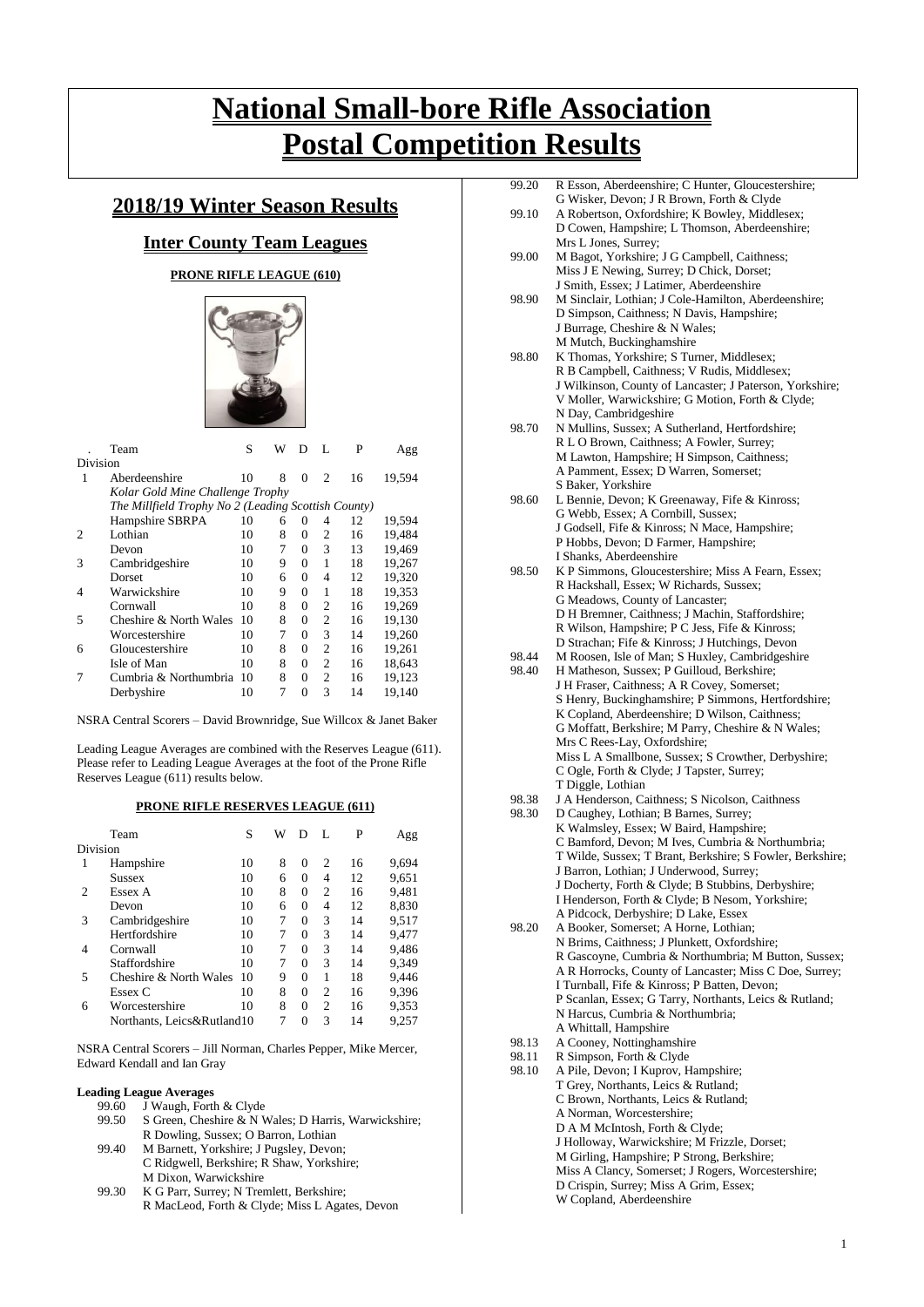98.00 G Mulcahy, Sussex; G Grim, Essex; J Wood, Isle of Man; H Creevy, Isle of Man; B Kelly, Isle of Man; G Thorn, Cumbria & Northumbria; A W Paul, Caithness; R W Hallows, Cornwall; J Ross, Aberdeenshire; A Ryan, Berkshire; Mrs P Carter, Norfolk; W F Brown, Surrey; E Haigh, Cambridgeshire; A S Bruce, Lothian; D Butcher, Suffolk

### **VETERAN'S SHORT RANGE RIFLE LEAGUE (605)**

|               | Team                      |    | W  | Ð                 | – Г.     |    | Agg   |
|---------------|---------------------------|----|----|-------------------|----------|----|-------|
| Division      |                           |    |    |                   |          |    |       |
|               | Aberdeenshire             | 10 | 9  |                   |          | 18 | 4.904 |
|               | Hampshire                 | 10 | 6  |                   | 3        | 13 | 4,890 |
| $\mathcal{P}$ | Worcestershire            | 10 | 9  | $\Omega$          |          | 18 | 4,878 |
|               | Essex                     | 10 | 8  | 0                 | 8        | 16 | 4,865 |
| 3             | Cheshire & North Wales 10 |    | 10 | $\mathbf{\Omega}$ | $\Omega$ | 20 | 4,768 |
|               | Somerset                  | 10 |    |                   | 3        | 14 | 4.770 |

NSRA Central Scorer – Paul Edwards

#### **Leading League Averages**

| 99.20 | J Pugsley, Devon                    |
|-------|-------------------------------------|
| 99.10 | J Cole-Hamilton, Aberdeenshire      |
| 98.70 | P Batten, Devon;                    |
|       | A Banner, Derbyshire                |
| 98.50 | R R Simpson, Forth & Clyde          |
| 98.40 | C W C Ogle, Forth & Clyde;          |
|       | A Norman, Worcestershire            |
| 98.30 | W Baird, Hampshire;                 |
|       | M J A Arnstein, Cheshire & N Wales; |
|       | R McAlpine, Aberdeenshire;          |
|       | J Rogers, Worcestershire            |
| 98.20 | I Shanks, Aberdeenshire             |
| 98.00 | M Nevatte, Hampshire                |
| 97.90 | J Grove, Worcestershire             |
| 97.78 | C Fitzpatrick, Oxfordshire          |
| 97.70 | Miss V Hill, Essex;                 |
|       | P Pearce, Hampshire                 |

96.60 P Scanlan, Essex

#### **WOMEN'S PRONE RIFLE LEAGUE (612)**

|          | Team                  | S  | W  | D        | L              | P  | Agg   |
|----------|-----------------------|----|----|----------|----------------|----|-------|
| Division |                       |    |    |          |                |    |       |
|          | Surrey A              | 10 | 8  | 0        | 1              | 18 | 4.897 |
|          | Hampshire A           | 10 | 6  | 0        | 4              | 12 | 4,858 |
| 2        | Oxfordshire           | 10 | 10 | 0        | $\theta$       | 20 | 4.840 |
|          | Cornwall              | 10 | 7  | 0        | 3              | 14 | 4.821 |
| 3        | Surrey B              | 10 | 7  | $\Omega$ | 3              | 14 | 4.807 |
|          | Devon                 | 10 | 7  | $\Omega$ | 3              | 14 | 4.795 |
| 4        | Lothian               | 10 | 8  | 1        | 1              | 17 | 4,818 |
|          | <b>Berkshire</b>      | 10 | 7  | 1        | $\overline{c}$ | 15 | 4.829 |
| 5        | Fife & Kinross        | 10 | 7  | 0        | 3              | 14 | 4,775 |
|          | <b>Sussex</b>         | 10 | 7  | $\Omega$ | 3              | 14 | 4,754 |
| 6        | Cumbria & Northumbria | 10 | 8  | 1        | 1              | 17 | 4,687 |
|          | <b>Bedfordshire B</b> | 10 | 8  | 0        | $\overline{c}$ | 16 | 4.667 |
|          |                       |    |    |          |                |    |       |

NSRA Central Scorers – Edward Kendall & Janet Nicholl

## **Leading League Averages**

- 99.10 L Jones, Surrey 98.70 P Simmons, Hertfordshire
- 
- 98.60 L Smallbone, Sussex<br>98.50 L Agates, Devon; P C 98.50 L Agates, Devon; P Carter, Norfolk<br>98.40 J Walker. Oxfordshire
- J Walker, Oxfordshire
- 
- 98.25 S Drysdale, Isle of Man<br>98.20 G Kermode, Isle of Mar
- 98.20 G Kermode, Isle of Man<br>98.00 K Copland, Aberdeenshi 98.00 K Copland, Aberdeenshire; A Roberts, Surrey; S Day, Cambridgeshire
- 97.90 C Doe, Surrey; C Rees Lay, Oxfordshire; J Newing, Surrey
- 97.80 J Lawrence, Cornwall: A Guilloud, Berkshire: A Travis, Devon
- 97.70 S Sharp, Aberdeenshire; A Fearn, Essex;
- E Verduyn, Hertfordshire
- 97.60 G Barber, Hampshire
- 97.50 M Nevatte, Hampshire<br>97.40 V Hill, Essex
- 97.40 V Hill, Essex<br>97.30 M Auld. Fife
- 97.30 M Auld, Fife & Kinross; N Robinson, Oxfordshire<br>97.20 I Stark, Lothian; L Brough, Hampshire; I Stark, Lothian; L Brough, Hampshire; V Walls, Aberdeenshire; M Peers-Jones, Surrey; N O'Connell, Lothian

#### **JUNIOR PRONE RIFLE LEAGUE (614)**



|          | Team                         | S  | W  | D        |                | P  | Agg   |
|----------|------------------------------|----|----|----------|----------------|----|-------|
| Division |                              |    |    |          |                |    |       |
| 1        | <b>Sussex County A</b>       | 10 | 9  | $\Omega$ | 1              | 18 | 3,865 |
|          | Dees Sports Challenge Trophy |    |    |          |                |    |       |
|          | <b>Berkshire</b>             | 10 | 6  | 1        | 3              | 13 | 3,850 |
| 2        | Kent                         | 10 | 8  | $\Omega$ | $\overline{c}$ | 16 | 3.859 |
|          | Surrey                       | 10 | 7  | $\Omega$ | 3              | 14 | 3.851 |
| 3        | Northern Ireland             | 10 | 10 | $\Omega$ | $\theta$       | 20 | 3,814 |
|          | Lothian                      | 10 | 7  | $\Omega$ | 3              | 14 | 3.779 |
| 4        | Somerset                     | 10 | 8  | 1        | 1              | 17 | 3,809 |
|          | Norfolk                      | 10 | 7  | $\Omega$ | 3              | 14 | 3.815 |
| 5        | Berkshire C                  | 10 | 8  | 1        | 1              | 17 | 3,743 |
|          | <b>Northants</b>             | 10 | 8  | $\Omega$ | $\overline{c}$ | 16 | 3,729 |
| 6        | Lancaster                    | 10 | 9  | $\Omega$ | 1              | 18 | 3,700 |
|          | Cornwall B                   | 10 | 8  | $\Omega$ | 2              | 16 | 3.636 |
|          |                              |    |    |          |                |    |       |

NSRA Central Scorers – Paul Edwards & Terry Eustance

#### **Leading League Averages**

| 98.40 | C White, Sussex                                         |
|-------|---------------------------------------------------------|
| 97.70 | C Zhao, Kent                                            |
| 97.60 | L O'Flynn, Surrey                                       |
| 97.40 | R Islam, Berkshire                                      |
| 97.20 | Miss I Stark, Lothian                                   |
| 97.10 | S Curlett, NISSA; S Jones, Isle of Man;                 |
|       | G Longstaff, NISSA                                      |
| 96.90 | D Greenhalgh, County of Lancaster; O Trehearne, Sussex; |
|       | M Horton-Baker, Surrey; Miss K Watford, Somerset        |
| 96.70 | R Forrest, Isle of Man                                  |
| 96.60 | T Cubitt, Norfolk; E Kiernan, Isle of Man;              |
|       | Miss S Hodge, Berkshire                                 |
| 96.50 | R Carmichael, Northants; J Topley, Lothian              |
| 96.40 | T Jefferies, Kent; Miss N O'Connell, Lothian;           |
|       | N Richmond, NISSA; M Hurst, Cornwall;                   |
|       | B Danziger, Norfolk; Miss K Kapustina, Norfolk          |
| 96.30 | Miss E Perrett, Hampshire;                              |
|       | Miss M Broad, County of Lancaster;                      |
|       | Miss K Scott, Lothian                                   |
| 96.20 | W Campbell, NISSA; O Farrell, Berkshire; F Barrat, Kent |
| 96.10 | H Cork, Sussex; E Vert, Berkshire;                      |
|       | Miss S Lucas, Cornwall; T Madden, Devon                 |

96.00 Miss E Robertson, Lothian; W Cubitt, Norfolk

## **THREE POSITIONS LEAGUE (641)**

#### **NO COMPETITION 2018/19**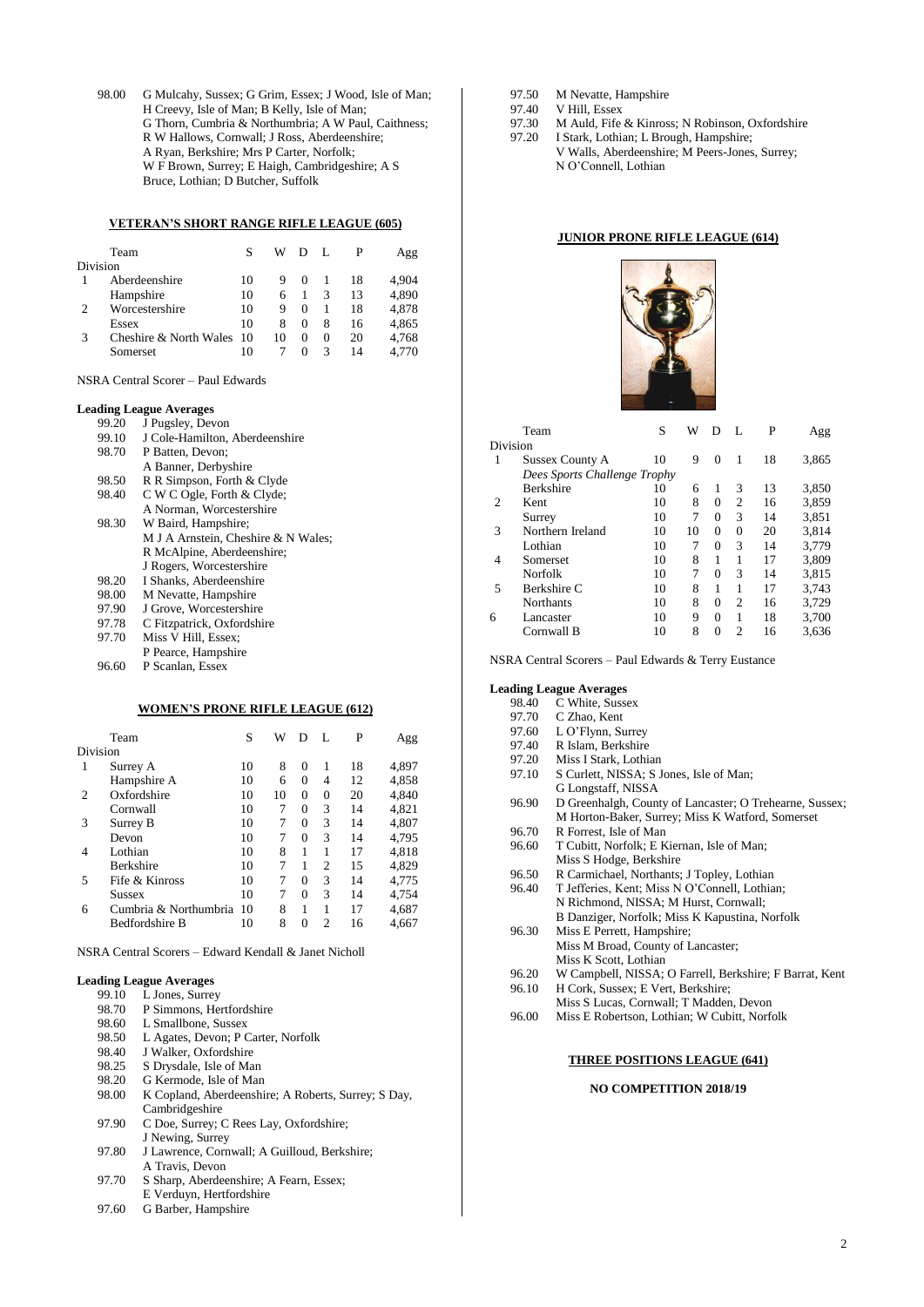### **LIGHTWEIGHT SPORT RIFLE LEAGUE (651)**

|                | Team              | S  | W  |          |          | P  | Agg   |
|----------------|-------------------|----|----|----------|----------|----|-------|
| Division       |                   |    |    |          |          |    |       |
|                | Sussex A          | 10 | 10 | $_{0}$   | $\Omega$ | 20 | 9,729 |
|                | DevonA            | 10 |    | $\Omega$ | 3        | 14 | 9,676 |
| $\overline{c}$ | Yorkshire A       | 10 | 10 | $\Omega$ | $\Omega$ | 20 | 9,671 |
|                | Sussex B          | 10 | 6  | $\Omega$ |          | 12 | 9,426 |
| 3              | Devon D           | 10 |    |          | 2        | 15 | 9,342 |
|                | Surrey B          | 10 |    | 0        | 3        | 14 | 9,141 |
| $\overline{4}$ | Gloucestershire B | 10 | 10 | $\Omega$ | $\Omega$ | 20 | 9,159 |
|                | Bedfordshire      | 10 | 6  | $\Omega$ | 4        | 12 | 9,027 |

NSRA Central Scorers – Lindsay Campbell & Ian Gray

### **Leading League Averages**

| 199.70 | Mrs S Beamish, Sussex                  |
|--------|----------------------------------------|
| 199.40 | K Baggott, Hampshire                   |
| 197.90 | J M Edge, Derbyshire                   |
| 197.80 | M Rickard, Devon                       |
| 197.10 | S Chambers, Cumbria                    |
| 196.67 | P Hopkinson, Derbyshire                |
| 196.60 | R Brown, Sussex                        |
| 196.50 | I Cox, Yorkshire                       |
| 196.30 | A Jackson, Cumbria & Northumbria;      |
|        | M Watkin, Shropshire                   |
| 196.10 | A Brookes, Yorkshire                   |
| 195.60 | R Sedgbeer, Devon; N Wright, Devon     |
| 195.20 | P Chappell, Derbyshire                 |
| 195.08 | M Broggi, Surrey                       |
| 195.00 | J Beardsley, Cumbria & Northumbria     |
| 194.60 | A Foxworthy, Hampshire                 |
| 194.56 | C Bamford, Devon                       |
| 193.60 | D Evans, Yorkshire                     |
| 193.50 | R Quinn, Derbyshire                    |
| 193.40 | R Clark, Devon; M Tucker, Warwickshire |
|        |                                        |

193.20 P Tester, Hampshire; N Harvey, Sussex

#### **AIR RIFLE LEAGUE (660)**

|          | Team           | S  | W  | D        | $\mathbf{L}$ | P  | Agg    |
|----------|----------------|----|----|----------|--------------|----|--------|
| Division |                |    |    |          |              |    |        |
|          | Surrey         | 10 | 9  | $\Omega$ |              | 18 | 13,226 |
|          | Aberdeenshire  | 10 | 6  | $\Omega$ | 4            | 12 | 13,646 |
| 2        | <b>Sussex</b>  | 10 | 10 | 0        | $^{(1)}$     | 20 | 13,617 |
|          | <b>Norfolk</b> | 10 |    | $\Omega$ | 3            | 14 | 13.244 |
| 3        | Lancaster      | 10 | 9  | $\Omega$ |              | 18 | 12,705 |
|          | Suffolk        | 10 | 8  | $\Omega$ |              | 16 | 12,530 |

NSRA Central Scorers – Bas Wright & Phil Strong

#### **Leading League Averages**

- 292.33 V Walls, Aberdeenshire
- 291.30 Miss O Hill, Norfolk
- 289.40 M Moore, Sussex
- 287.00 K Butler, Gloucestershire
- 286.88 G Moss, Hampshire
- 286.70 Mrs F E Potts, Surrey
- 286.50 I J Potts, Surrey
- 286.40 Ms H Raine, Sussex
- 285.50 C Walker, Hampshire
- 282.70 Miss Z Perkin, Warwickshire 282.44 J Wellsted, Gloucestershire
- 282.00 A R Covey, Somerset
- 280.70 Miss D Cooper, Devon
- 280.30 S Lloyd, Devon
- 278.30 S Tamblyn, Hampshire
- 278.20 D Cowens, Hampshire
- 277.40 K Sinclair, Surrey; J Gillies, Devon

### **JUNIOR AIRGUN LEAGUE (665)**

### **NO COMPETITION 2018/19**

## **PISTOL LEAGUE (670)**

## **NO COMPETITION 2018/19**

#### **AIR PISTOL LEAGUE (680)**

|          | Team           | S  | W  | D        | L              | P  | Agg    |
|----------|----------------|----|----|----------|----------------|----|--------|
| Division |                |    |    |          |                |    |        |
| 1        | Hampshire A    | 10 | 8  | $\Omega$ | $\overline{c}$ | 16 | 13,535 |
|          | Sussex A       | 10 | 6  | $\Omega$ | 4              | 12 | 13,509 |
| 2        | Yorkshire A    | 10 | 10 | 0        | $\Omega$       | 20 | 13,034 |
|          | Dorset         | 10 | 7  | $\Omega$ | 3              | 14 | 12,913 |
| 3        | Staffordshire  | 10 | 10 | $\Omega$ | $\overline{0}$ | 20 | 13,202 |
|          | Yorkshire B    | 10 | 8  | $\Omega$ | $\overline{c}$ | 16 | 13,220 |
| 4        | Lancaster B    | 10 | 8  | $\theta$ | $\overline{c}$ | 16 | 13,171 |
|          | Worcestershire | 10 | 8  | $\Omega$ | $\overline{c}$ | 16 | 13,074 |
| 5        | Surey          | 10 | 10 | $\Omega$ | $\Omega$       | 20 | 13,424 |
|          | Lincolnshire   | 10 | 7  | $\Omega$ | 3              | 14 | 13,128 |
| 6        | Lothian        | 10 | 10 | $\Omega$ | 0              | 20 | 12,817 |
|          | Devon D        | 10 | 7  | $\Omega$ | 3              | 14 | 12,481 |

NSRA Central Scorers – Hugh Webber, Phil Smith & Brian Girling

Leading League Averages<br>286.10 A Syms Han

| 286.10 | A Syms, Hampshire                                  |
|--------|----------------------------------------------------|
| 285.00 | I Moss, Hampshire                                  |
| 282.80 | D Owen, Cumbria & Northumbria                      |
| 282.67 | C Brownlie, Hampshire                              |
| 282.40 | G Gardiner, Sussex                                 |
| 280.60 | M Burnicki, Devon                                  |
| 279.60 | P Holdstock, County of Lancaster                   |
| 279.00 | R Harris, Dorset                                   |
| 278.60 | R Marshall, Yorkshire                              |
| 278.44 | P Phipps, Hampshire                                |
| 278.20 | D Bavin, Surrey                                    |
| 277.60 | J Leivers, Surrey; N Hervey, Sussex                |
| 277.50 | O Fozer, Devon                                     |
| 277.40 | S Maros, Dorset; T White-Venables, Hampshire       |
| 276.30 | C Wood, Yorkshire; M Arditti, Sussex               |
| 276.20 | C Ionescu, Worcestershire                          |
| 276.10 | C Auden, Warwickshire                              |
| 275.80 | M Burdass, Sussex                                  |
| 274.40 | R Libbiter, Gloucestershire; L Foulner, Yorkshire; |
|        | D Barone, Cambridgeshire                           |
| 274.30 | A Carter, Kent                                     |
| 273.70 | G Mees, Kent                                       |
| 273.00 | K Rafiq, Lothian                                   |
| 272.60 | N Dudley, Devon                                    |
| 272.40 | R Shaw, County of Lancaster                        |
| 272.20 | J Bennett, Kent                                    |
| 271.50 | D Stocks, Warwickshire                             |
| 271.40 | O Ward, Lincolnshire                               |
| 271.30 | R Lamerton, Devon                                  |
| 270.70 | T Fawcett, Kent; P Sambells, Cornwall              |
| 270.40 | N Carter, County of Lancaster                      |

**SHORT RANGE BENCHREST LEAGUE(690)**

|   | Team               | S | W | Ð        |          | P  | Agg          |
|---|--------------------|---|---|----------|----------|----|--------------|
|   | Division           |   |   |          |          |    |              |
|   | Northern Ireland A | 5 | 5 | $\Omega$ | $\Omega$ | 10 | 2,998 (125X) |
|   | Northern Ireland B | 5 | 4 | $\Omega$ |          | 8  | 2,994 (96X)  |
|   | Devon A            | 5 | 5 | $\Omega$ | $\Omega$ | 10 | 2,990 (96X)  |
|   | Yorkshire E        | 5 | 4 | $\Omega$ |          | 8  | 2,995(101X)  |
| 3 | Middlesex A        | 5 | 4 | $\Omega$ | 1        | 8  | 2,985 (101X) |
|   | Surrey B           | 5 | 4 | $\Omega$ | 1        | 8  | 2,975(66X)   |
| 4 | Yorkshire H        | 5 | 4 | $\Omega$ |          | 8  | 2,980 (74X)  |
|   | Devon C            | 5 | 4 | $\Omega$ |          | 8  | 2,976(65X)   |
| 5 | Devon D            | 5 | 5 | $\Omega$ | $\Omega$ | 10 | 2,958(69X)   |
|   | Hertfordshire B    | 5 | 4 | $\Omega$ |          | 8  | 2,945(41)    |
| 6 | Northern Ireland C | 5 | 5 | $\Omega$ | $\Omega$ | 10 | 2,989 (90X)  |
|   | Oxfordshire B      | 5 | 3 |          | っ        | 6  | 2,867 (39X)  |
|   |                    |   |   |          |          |    |              |

NSRA Central Scorers – Peter Mann and Mike Barnett

#### **Leading League Averages**

- 199.90 M Hassard, Ulster; F Tumelty, Ulster
- 199.80 D F Smith, Yorkshire
- 199.60 J Matthews, Ulster; T McMIllan, Ulster
- 199.50 J Cooke, Ulster; T Eling, Yorkshire
- J McCune, Ulster; N Anderson,
- 199.30 Yorkshire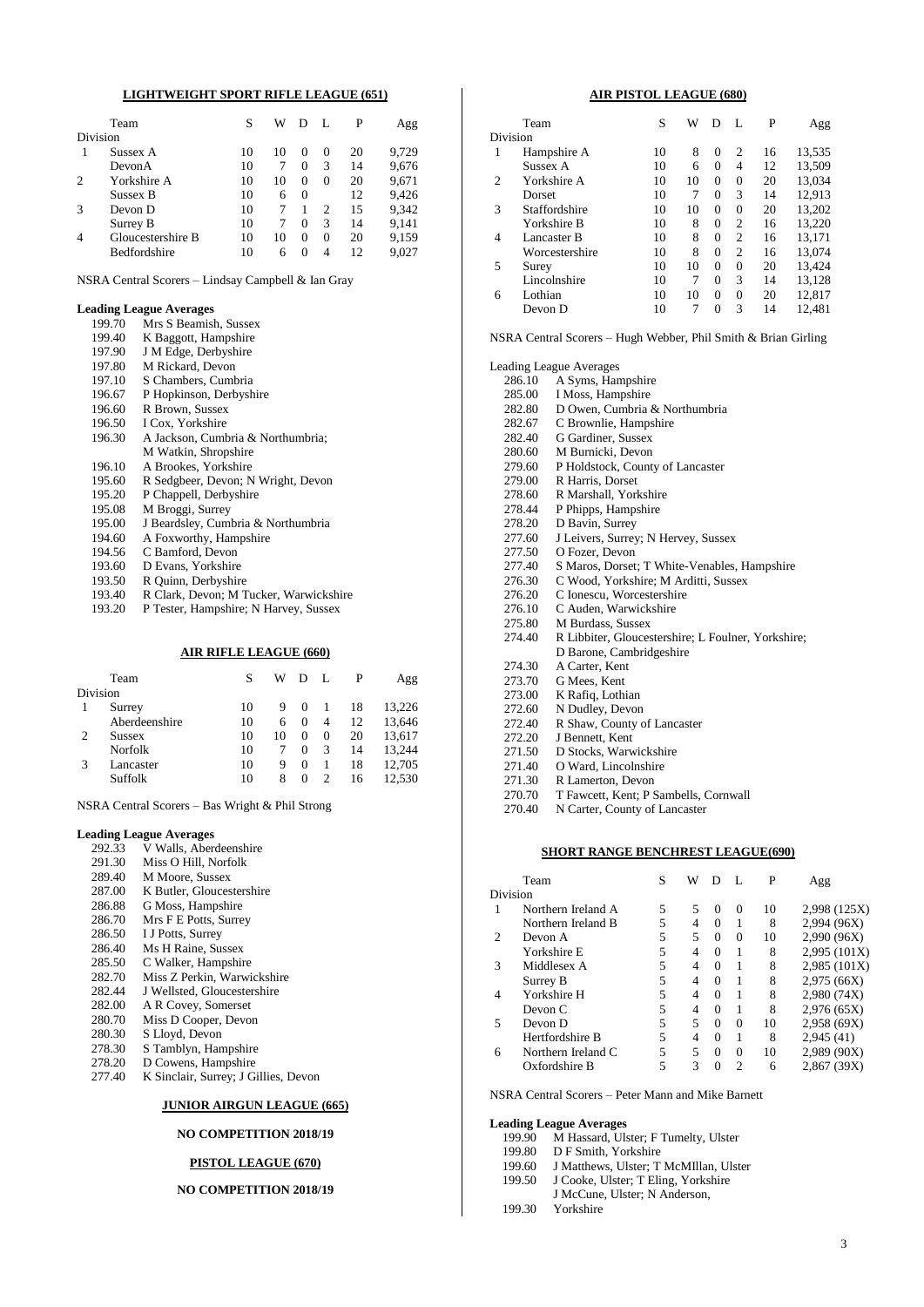| 199.20 | G Wilson, Yorkshire                   |
|--------|---------------------------------------|
| 199.10 | A Spong, Devon                        |
| 198.90 | D Liggett, Ulster; M H Lee, Yorkshire |
|        | D Turner, Derbyshire; D Barclay,      |
| 198.80 | Ulster:                               |
|        | M Jarvis, Yorkshire                   |
| 198.70 | M Dunkley, Derbyshire; T Clay, Devon; |
|        | P Hargreaves, Yorkshire               |
|        | H Annand, Yorkshire; R Fenton,        |
| 198.50 | Yorkshire;                            |
|        | I Cawley, Yorkshire                   |
|        | K Farrow, Yorkshire; B M Walker,      |
| 198.40 | Yorkshire                             |

## **Inter County Knock-out Competitions**

## **PRONE RIFLE (620)**



#### **Round 1**

|       | Hampshire                          | 1,969 | <b>Beat</b> | Cornwall                     | 1,922 |
|-------|------------------------------------|-------|-------------|------------------------------|-------|
|       | Caithness                          | 1,954 | <b>Beat</b> | Bedfordshire                 | 1,899 |
|       | Essex                              | 1,949 | <b>Beat</b> | Cambridgeshire               | 1,943 |
|       | Surrey                             | 1,949 | <b>Beat</b> | Cheshire & North Wales 1,922 |       |
|       | <b>Sussex</b>                      | 1,949 | <b>Beat</b> | Yorkshire                    | 1,930 |
|       | Forth & Clyde                      | 1,946 | <b>Beat</b> | Hertfordshire                | 1,930 |
|       | Devon                              | 1,943 | <b>Beat</b> | Middlesex                    | 1,939 |
|       | Round 2                            |       |             |                              |       |
|       | Hampshire                          | 1,966 | <b>Beat</b> | Essex                        | 1,959 |
|       | Caithness                          | 1,957 | <b>Beat</b> | Sussex                       | 1,948 |
|       | Devon                              | 1,954 | <b>Beat</b> | Aberdeenshire                | 1,948 |
|       | Forth & Clyde                      | 1,950 | Beat        | Surrey                       | 1,853 |
|       | Round 3                            |       |             |                              |       |
|       | Hampshire                          | 1,973 | <b>Beat</b> | Devon                        | 1,954 |
|       | Forth & Clyde                      | 1,956 | <b>Beat</b> | Caithness                    | 1,940 |
| Final |                                    |       |             |                              |       |
|       | Hampshire<br><b>Tindall Trophy</b> | 1,970 | Beat        | Forth & Clyde                | 1,948 |
|       |                                    |       |             |                              |       |

*Millfield Challenge Trophy No 1 to the highest placed Scottish county*

NSRA Central Scorer – Jane Goddard

#### **PISTOL (671)**



**NO COMPETITION 2018/19**

## **Inter-County Competitions**

## **QUEEN ALEXANDRA CUP (424)**



| <b>Third Stage</b>         |       |
|----------------------------|-------|
| Essex                      | 2.344 |
| Sussex                     | 2.325 |
| Yorkshire                  | 2,322 |
| Buckinghamshire            | 2,322 |
| Devon                      | 2,318 |
| Surrey                     | 2,316 |
| Hampshire                  | 2,302 |
| Suffolk                    | 2,298 |
| Kent                       | 2,294 |
| Derbyshire                 | 2,293 |
| Northants, Leics & Rutland | 2,289 |
| Middlesex                  | 2.289 |
| Warwickshire               | 2,285 |
| Hertfordshire              | 2,283 |
| <b>Bedfordshire</b>        | 2,280 |
| Cambridgeshire             | 780   |
| Final                      |       |
| Middlesex                  | 2.342 |
| Surrey                     | 2,341 |
| Essex                      | 2,341 |
| Kent                       | 2,337 |
| Derbyshire                 | 2,319 |
| <b>Bedfordshire</b>        | 2,309 |
| <b>Sussex</b>              | 2,279 |
| Hampshire                  | 2,258 |

NSRA Central Scorer – Bob Vassie

## **COUNTY AIR RIFLE (663)**

| County of Lancaster | 2.600 |
|---------------------|-------|
| Devon               | 2.553 |
| Warwickshire        | 2.498 |

NSRA Central Scorer – Phil Smith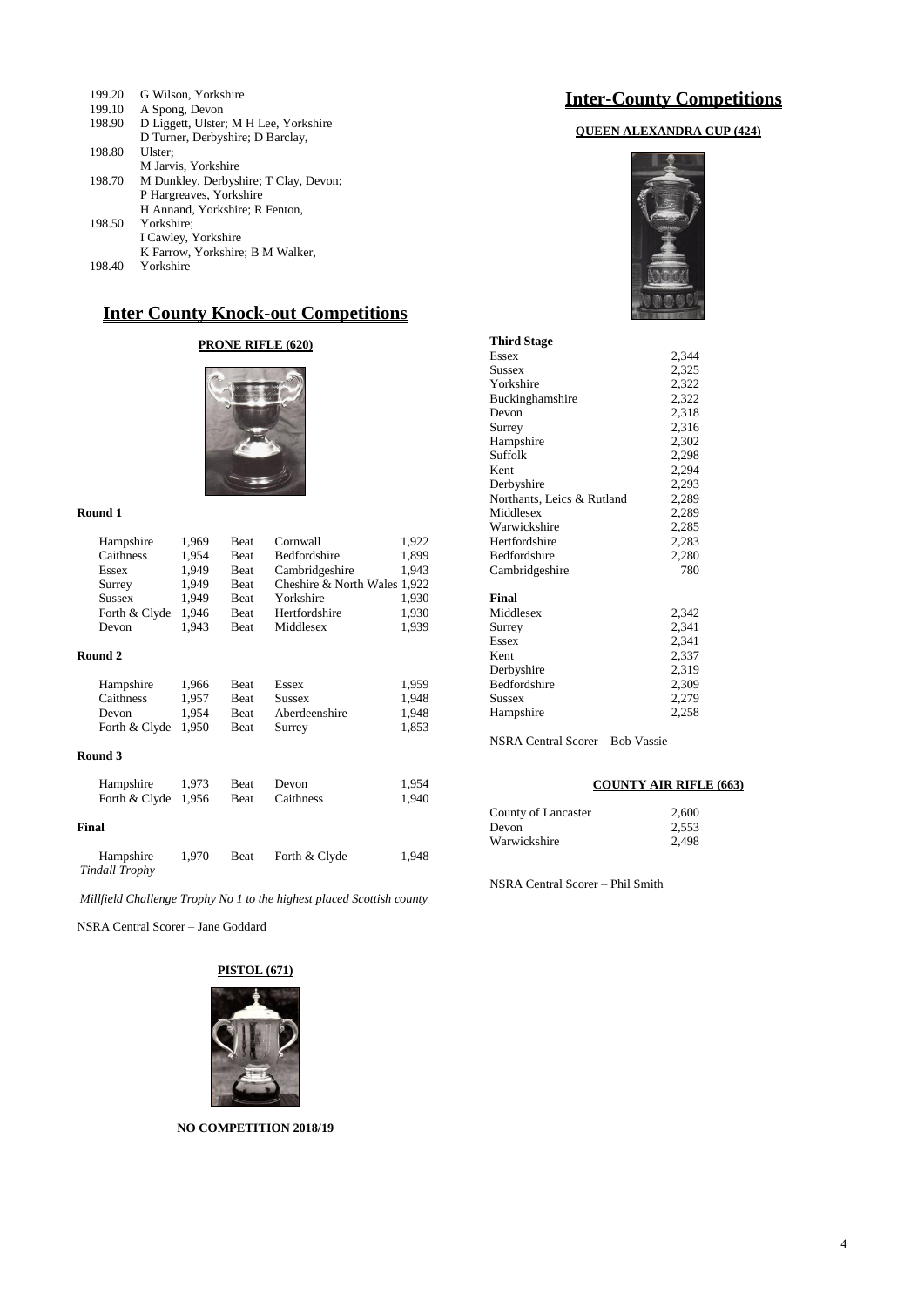## **Club Team Leagues**

## **50 METRES OR 50 YARDS LEAGUE (203)**



| Div | Team                     | S  | W  | D        | L              | P  | Agg   |
|-----|--------------------------|----|----|----------|----------------|----|-------|
|     | Bedford A                | 10 | 9  | 0        | 1              | 18 | 9,750 |
|     | Appleton A               | 10 | 8  | 0        | $\overline{c}$ | 16 | 9,750 |
| 2   | Hendon A                 | 10 | 9  | $\Omega$ | 1              | 18 | 9,715 |
|     | <b>Bookham</b>           | 10 | 8  | 0        | 2              | 16 | 9,689 |
| 3   | Borough of Wandsworth 10 |    | 9  | 0        |                | 18 | 9,598 |
|     | Rugeley A                | 10 | 7  | 0        | 3              | 14 | 9,525 |
| 4   | Chippenham               | 10 | 7  | 0        | 3              | 14 | 9,549 |
|     | Havant                   | 10 | 7  | 0        | 3              | 14 | 9,435 |
| 5   | Gogs                     | 10 | 9  | 0        | 1              | 18 | 9,455 |
|     | Andover B                | 10 | 7  | 0        | 3              | 14 | 9,370 |
| 6   | Leicester & Dist. B      | 10 | 10 | 0        | $\Omega$       | 20 | 9,287 |
|     | Rugeley B                | 10 | 8  | 0        | $\mathfrak{D}$ | 16 | 9,189 |

NSRA Central Scorers – Bas Wright, Peter Mann and Phil Smith

## **Leading League Averages**

| 198.80 | S L Green, Appleton                            |
|--------|------------------------------------------------|
| 197.40 | Mrs L Jones, Bookham                           |
| 197.30 | K Bowley, Hendon                               |
| 196.80 | KC Ingram, Romford                             |
| 196.60 | Mrs W L Foith, Bedford                         |
| 196.50 | J A Duguid, Bedford                            |
| 195.80 | D Swain, Bedford                               |
| 195.70 | G Webb, Romford                                |
| 195.50 | D Crispin, Bookham                             |
| 195.44 | M J Dowe, St Nicholas                          |
| 195.30 | C Brown, Leicester & District                  |
| 195.20 | A Pamment, Colchester; P Scanlon, Romford;     |
|        | N Clark, Chippenham                            |
| 195.00 | D J Lake, Romford; R Loughridge, Andover       |
| 194.80 | Miss S Lee, Leicester & District;              |
|        | G A Meadows, Appleton                          |
| 194.60 | R Hackshall, Colchester; A Wyspianski, Hendon; |
|        | P J Stanley, Appleton                          |
| 194.40 | D Beere-Waldron, Havant                        |
| 194.30 | R White, Appleton; M Buttery, Rugeley          |
| 194.10 | P A Edwards, Hendon                            |
| 194.00 | M Arnstein, Appleton;                          |

- 
- S Cheslyn-Curtis, Vauxhall Motors
- 193.80 J Nichols, Gogs
- 193.60 G Moffatt, Andover; F Smit, Hendon

## **THE RWS NATIONAL SHORT-RANGE LEAGUE (210)**



| Div                            | Team                           |    | W |  |   |    | Agg   |
|--------------------------------|--------------------------------|----|---|--|---|----|-------|
|                                | Watsonian A                    | 10 | 8 |  |   | 16 | 4.934 |
|                                | Short Range League Shield No 1 |    |   |  |   |    |       |
|                                | Easingwold                     | 10 |   |  | 3 | 14 | 4.934 |
|                                | Sarisbury A                    | 10 | 8 |  |   |    | 4.905 |
| Short Range League Shield No 2 |                                |    |   |  |   |    |       |
|                                | Basingstoke (1945) A           | 10 |   |  | 4 |    | 4.896 |
|                                |                                |    |   |  |   |    |       |

| Pinhoe A                | 10                                              | 8                             | 0              | $\overline{c}$ | 16 | 4,879 |
|-------------------------|-------------------------------------------------|-------------------------------|----------------|----------------|----|-------|
|                         |                                                 |                               |                |                |    |       |
| Marlow A                | 10                                              | 7                             | 1              | 2              | 15 | 4,861 |
| East Grinstead A        | 10                                              | 7                             | $\theta$       | 3              | 14 | 4,863 |
| Worplesdon              | 10                                              | 6                             | $\theta$       | $\overline{4}$ | 12 | 4,865 |
| Chichester              | 10                                              | 10                            | $\overline{0}$ | $\overline{0}$ | 20 | 4,906 |
| Ashford & Dist. A       | 10                                              | 6                             | $\overline{0}$ | 4              | 12 | 4,858 |
| Bon Accord C            | 10                                              | 8                             | $\overline{0}$ | $\overline{c}$ | 16 | 4,869 |
| Bideford A              | 10                                              | 7                             | $\theta$       | 3              | 14 | 4,822 |
| Watsonian B             | 8                                               | 7                             | $\overline{0}$ | 3              | 14 | 3,871 |
| Ham & Petersham         | 10                                              | 5                             | $\overline{c}$ | 3              | 12 | 4,822 |
| Andover                 | 10                                              | 8                             | $\theta$       | $\overline{c}$ | 16 | 4,818 |
| <b>Bedford B</b>        | 10                                              | 6                             | $\overline{0}$ | $\overline{4}$ | 12 | 4,814 |
| <b>East Grinstead B</b> | 10                                              | 9                             | 1              | $\overline{0}$ | 19 | 4,827 |
| Rugeley B               | 10                                              | 5                             | $\overline{0}$ | 5              | 10 | 4,787 |
| St. Nicholas            | 10                                              | 8                             | 1              | 1              | 17 | 4,786 |
|                         | 10                                              | 8                             | $\overline{0}$ | $\overline{2}$ | 16 | 4,827 |
| Bournemouth             | 10                                              | 10                            | $\overline{0}$ | $\overline{0}$ | 20 | 4,834 |
| Forres                  | 10                                              | 6                             | $\theta$       | $\overline{4}$ | 12 | 4,791 |
| Budleigh Farm B         | 10                                              | 8                             | $\theta$       | $\mathbf{2}$   | 16 | 4,764 |
| Okehampton              | 10                                              | 6                             | $\overline{0}$ | $\overline{4}$ | 12 | 4,741 |
|                         | 10                                              | 9                             | $\overline{0}$ | 1              | 18 | 4,772 |
| Sidbury                 | 10                                              | 5                             | $\overline{0}$ | 5              | 10 | 4,736 |
| Chippenham              | 10                                              | 9                             | $\overline{0}$ | $\mathbf{1}$   | 18 | 4,770 |
| Pinhoe B                | 10                                              | 7                             | $\overline{0}$ | 3              | 14 | 4,741 |
| Havant C                | 10                                              | 8                             | $\overline{0}$ | $\overline{c}$ | 16 | 4,717 |
| East Grinstead C        | 10                                              | 7                             | $\overline{0}$ | 3              | 14 | 4,719 |
| Leek & Dist. B          | 10                                              | 8                             | $\overline{0}$ | $\overline{c}$ | 16 | 4,709 |
|                         | 10                                              | 8                             | $\overline{0}$ | $\overline{2}$ | 16 | 4,705 |
| <b>Bristol Invicta</b>  | 10                                              | 8                             | $\mathbf{1}$   | 1              | 17 | 4,619 |
| Marlow B                | 10                                              | 6                             | $\overline{0}$ | $\overline{4}$ | 12 | 4,581 |
|                         | Staveley B<br><b>Stock Exchange</b><br>Paignton | <b>Short Range League Cup</b> |                |                |    |       |

NSRA Central Scorers – Stephen Robinson, John Grove, Keith Brookes, Ray Martin, Martin Dessoy, Frank Oldknow, Alistair Prickett & Charles Cain

The averages of the shooters in this league are given in the National Ranking on the pages at the end of this supplement.

#### **VETERANS SHORT RANGE LEAGUE (205)**

| Div | Team           |    |        | WDL            |    | Agg   |
|-----|----------------|----|--------|----------------|----|-------|
|     | Bon Accord B   | 10 |        |                | 15 | 2.943 |
|     | Bon Accord A   | 10 | $\sim$ | $\overline{3}$ | 13 | 2.941 |
|     | Marlow         | Q  |        | $\Omega$       | 16 | 2.614 |
|     | Leek & Dist. B | Q  |        | $\theta$       |    | 2.563 |

NSRA Central Scorer – Keith Hayles

The averages of the shooters in this league are given in the National Ranking on the pages at the end of this supplement.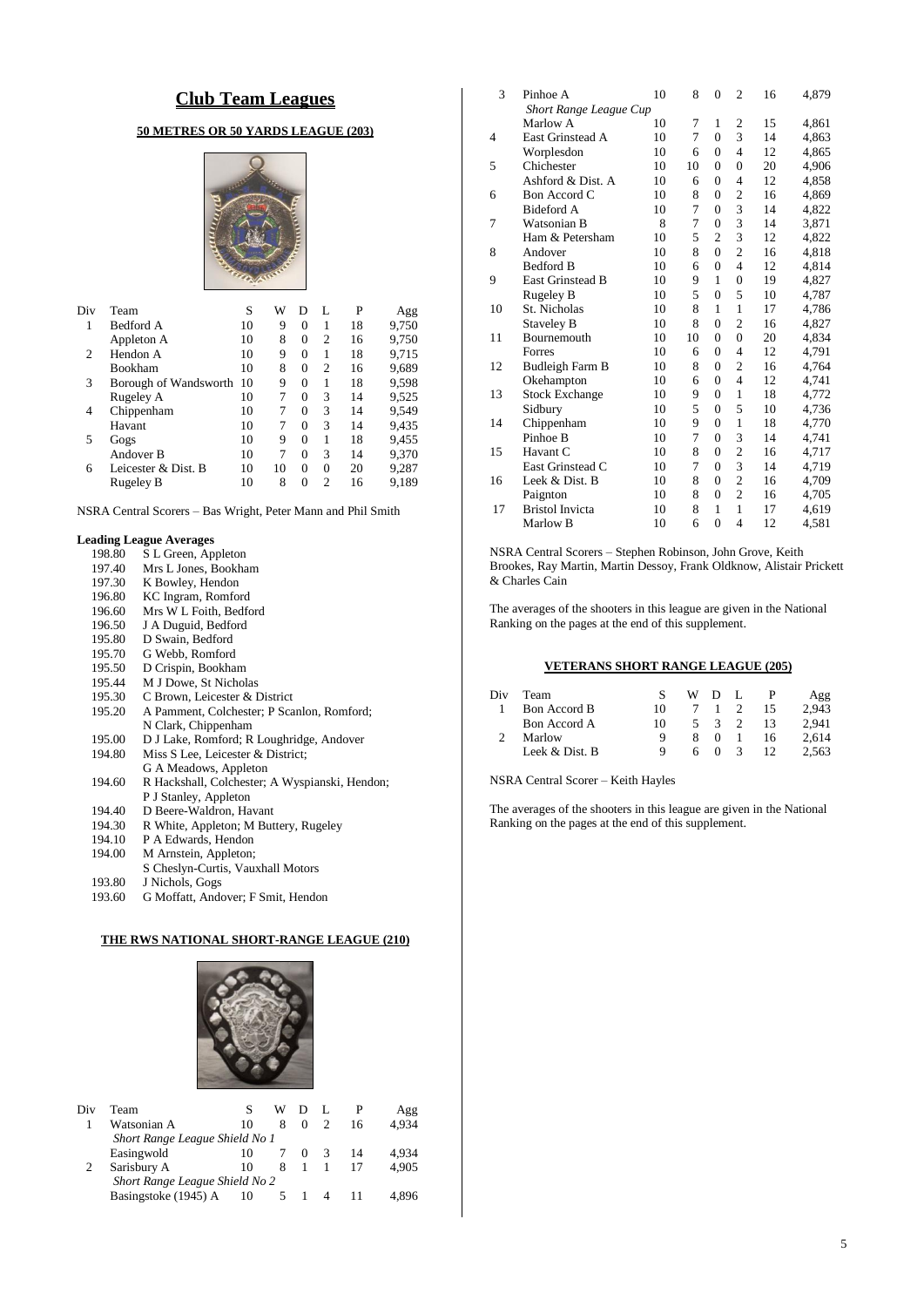#### **WOMEN'S LEAGUE (212)**



| Div | Team                                                        |    | w | Ð        |          |    | Agg   |
|-----|-------------------------------------------------------------|----|---|----------|----------|----|-------|
|     | <b>Bedford</b>                                              | 10 | 9 | $\Omega$ |          | 18 | 1.958 |
|     | Women's League Cup                                          |    |   |          |          |    |       |
|     | EU Alumni                                                   | 10 |   | 6 0 4    |          | 12 | 1.932 |
|     | Wyllie Barr & Ross Ladies' Trophy (for the leading Scottish |    |   |          |          |    |       |
|     | women's team)                                               |    |   |          |          |    |       |
|     | Forres                                                      | 10 | 9 |          | $\theta$ | 19 | 1,910 |
|     | Hendon                                                      | 10 | 8 |          |          |    |       |

NSRA Central Scorer – Mike Willcox

## **Leading League Averages**

| 99.20 | W L Foith, Bedford                   |
|-------|--------------------------------------|
| 97.30 | J Nicholl, Marlow                    |
| 96.60 | S C Day, Bedford; K Pope, EU Alumni; |
|       | L Sinclair, EU Alumni                |
| 96.33 | S Sutton, City of Truro              |
| 96.10 | M Reid, Forres                       |
| 95.90 | Y Edwards, Hendon                    |
| 95.63 | M Melvin, Bon Accord                 |
| 94.90 | L Reid. Forres                       |
| 94.78 | A Wakefield, Bon Accord              |
| Q4 70 | K White Marlow                       |

94.70 K White, Marlow

#### **RWS SHORT RANGE STANDING & KNEELING LEAGUE (241)**



**NO COMPETITION 2018/19**

#### **RWS LIGHTWEIGHT SPORT RIFLE STANDING ANY SIGHTS LEAGUE (250)**

| Div            | Team                | S  | W  | D        | L        | P  | Agg   |
|----------------|---------------------|----|----|----------|----------|----|-------|
|                | Uckfield (1944) HG  | 10 | 8  |          |          | 17 | 5,755 |
|                | Hendon              | 10 | 8  |          |          | 17 | 5,699 |
| $\overline{c}$ | <b>Felixstowe B</b> | 10 | 9  | $\Omega$ |          | 18 | 5,507 |
|                | Downshire           | 10 | 8  | 0        | 2        | 16 | 5,510 |
| 3              | Pilkington A        | 10 | 9  | 0        |          | 18 | 5,422 |
|                | Felixstowe C        | 10 | 8  | 0        | 2        | 16 | 5,348 |
| 4              | Pilkington C        | 10 | 10 | 0        | $\Omega$ | 20 | 5,238 |
|                | Pilkington D        | 10 | 6  |          | 3        | 13 | 4,838 |
|                |                     |    |    |          |          |    |       |

NSRA Central Scorers – Stuart Markham, Ian Graham & Mo Morrish

#### **Leading League Averages**

- 195.90 R Brown, Uckfield (1944) HG
- 192.50 S O'Leary, Felixstowe<br>192.30 T Esengin, Hendon
- T Esengin, Hendon
- 192.00 G Mulcahy, Uckfield (1944) HG
- 191.70 F Smit, Hendon
- 191.50 D Sprigg, Bookham
- 190.00 C P Gordon, Bookham
- 188.80 M Onsjo, Stock Exchange
- 187.60 S Farrant, Uckfield (1944) HG

| 187.30 | T Young, Downshire      |
|--------|-------------------------|
| 186.50 | D Gilbody, Downshire    |
| 185.90 | J Shine, Hendon         |
| 185.70 | P Sheffield, Pilkington |
| 185.50 | R Howlett, Felixstowe   |
| 184.90 | J Mason, Felixstowe     |
| 184.40 | R Proctor, Felixstowe   |
| 183.10 | T Briggs, Holwell       |
| 182.70 | D G Sinnot, Pilkington  |

## **RWS 10 METRES AIR RIFLE LEAGUE (260)**



| Div | Team                | S  | W  | Ð        | L        | P  | Agg   |
|-----|---------------------|----|----|----------|----------|----|-------|
|     | Rugeley A           | 10 | 10 | 0        | $\theta$ | 20 | 5,852 |
|     | Dimplex Trophy      |    |    |          |          |    |       |
|     | Holwell             | 10 | 6  | $\theta$ | 4        | 12 | 5,584 |
| 2   | Bedford A           | 10 | 9  | $\Omega$ |          | 18 | 5,547 |
|     | Havant A            | 10 | 9  | $\Omega$ | 1        | 18 | 5,491 |
| 3   | Rugeley C           | 10 | 9  | $\Omega$ | 1        | 18 | 5,170 |
|     | Down Hatherley      | 10 | 9  | $\Omega$ | 1        | 18 | 5,116 |
| 4   | Hurworth            | 10 | 8  |          |          | 17 | 4,823 |
|     | Leicester & Dist. B | 10 |    |          | 2        | 15 | 4.770 |

NSRA Central Scorers – Yvette Edwards & Trevor Bounds

The averages of the shooters in this league are given in the National Ranking at the end of this supplement.

#### **RWS CLUB PISTOL LEAGUE (270)**



### **NO COMPETITION 2018/19**

#### **RWS 10 METRES AIR PISTOL LEAGUE (280)**

| Team                  | S  | W  | D        | L              | P  | Agg   |
|-----------------------|----|----|----------|----------------|----|-------|
| Havant A              | 10 | 10 | $\Omega$ | $\Omega$       | 20 | 5,562 |
| Felixstowe A          | 10 | 7  | $\Omega$ | 3              | 14 | 4,979 |
| <b>Basingstoke</b>    | 10 | 7  | 0        | 3              | 14 | 5.206 |
| Leicester & Dist. A   | 10 | 7  | $\Omega$ | 3              | 14 | 5,191 |
| <b>Felixstowe B</b>   | 10 | 8  | $\Omega$ | $\overline{c}$ | 16 | 5.115 |
| Uckfield (1944) HG    | 10 | 6  | 1        | 3              | 13 | 5.103 |
| Penzance & St Ives PC | 10 | 9  | $\Omega$ | 1              | 18 | 5,110 |
| <b>Bon</b> Accord     | 10 | 8  | $\Omega$ | $\mathfrak{D}$ | 16 | 4.806 |
| Hurworth B            | 10 | 9  | $\Omega$ | 1              | 18 | 4.956 |
| Altrincham B          | 10 | 7  | $\Omega$ | 3              | 14 | 5,002 |
| Leicester & Dist. C   | 10 | 8  | $\Omega$ | $\overline{c}$ | 16 | 4900  |
| Heston & Hounslow     | 10 | 8  | $\Omega$ | $\mathfrak{D}$ | 16 | 4738  |
| Felixstowe D          | 10 | 9  | $\Omega$ | 1              | 18 | 4771  |
| Sutton Coldfield B    | 10 | 8  | $\Omega$ | $\mathfrak{D}$ | 16 | 4722  |
|                       |    |    |          |                |    |       |

NSRA Central Scorers – Gail Rees, John Marchant, Marcus Bailey & Charles Pepper.

The averages of the shooters in this league are given in the National Ranking at the end of this supplement.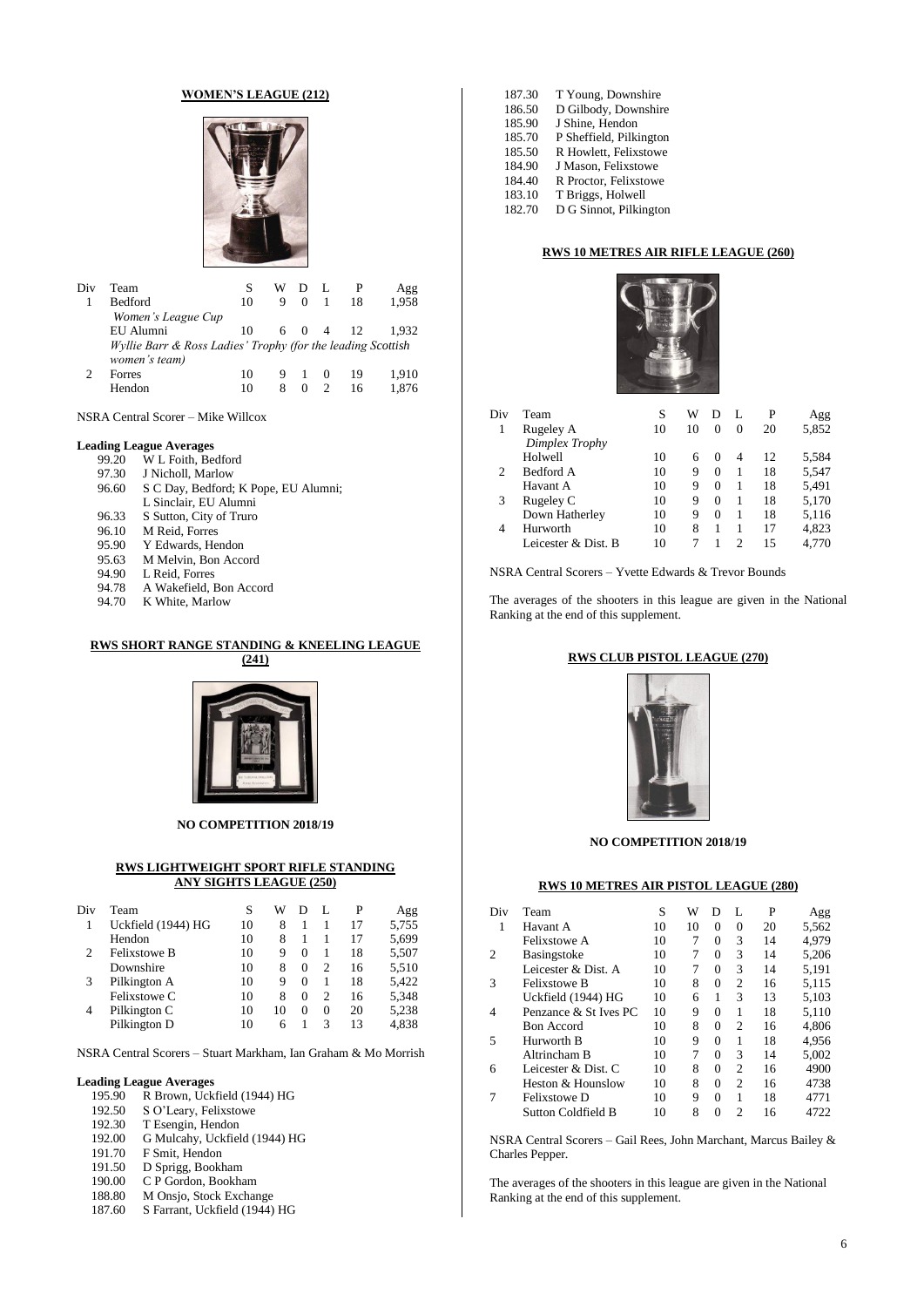## **SHORT RANGE BENCH REST LEAGUE (290)**

| Div | Team                |   | w |   |    | Agg       |
|-----|---------------------|---|---|---|----|-----------|
|     | Driffield A         |   | 5 | 0 | 10 | 2.992/109 |
|     | Morley & Dist.      |   |   |   | 6  | 2,986/81  |
|     | Easingwold B        |   | 5 | 0 | 10 | 2,971/74  |
|     | Driffield B         |   | 4 |   | 8  | 2,958/61  |
| 3   | Aldershot           | 5 | 5 | 0 | 10 | 2.949/49  |
|     | Heston & Hounslow B | 5 |   |   | h  | 2.921/62  |

NSRA Central Scorer – Edward Kendall

#### **Leading League Averages**

| 200.00 | M Hassard, Downshire     |
|--------|--------------------------|
| 199.80 | F Tumelty, Downshire     |
| 199.80 | J Cooke, Downshire       |
| 199.60 | J McCune, Downshire      |
| 199.50 | T McMillan, Downshire    |
| 199.50 | J Matthews, Downshire    |
| 199.40 | R Fenton, Driffield      |
| 199.20 | D Liggett, Downshire     |
| 199.10 | P Hargreaves, Keighley   |
| 199.10 | C Roscoe, Morley & Dist. |
| 199.00 | D Gilbody, Downshire     |
| 199.00 | H Annand, Keighley       |
|        |                          |

#### **50 METRES BENCH REST LEAGUE (291)**

| Div Team          | WDL |  |          | Agg           |
|-------------------|-----|--|----------|---------------|
| 1 Hendon          |     |  | 5 0 0 10 | 2.970         |
| Leicester & Dist. |     |  |          | 4 0 1 8 2,989 |

NSRA Central Scorer – Des Boyton

The averages of the shooters in this league are given in the National Ranking at the end of this supplement.

## **Club Team Knock-out Competitions**

## **CLUB TEAM OF FOUR RIFLE (220)**



| Round 1           |      |             |                        |     |
|-------------------|------|-------------|------------------------|-----|
| Bookham           | 793  | beat        | Watsonian              | 777 |
| Bedford           | 788  | beat        | Sarisbury              | 785 |
| Colchester A      | 788  | beat        | Wick Old Stagers       | 784 |
| Marlow            | 784  | beat        | Chichester             | 782 |
| City of Truro     | 774  | beat        | <b>St Austell</b>      | 761 |
| Round 2           |      |             |                        |     |
| Bookham           | 790  | beat        | South Hants (City)     | 783 |
| <b>Bon Accord</b> | 790  | beat        | East Grinstead TSC     | 787 |
| Colchester RC A   | 788  | beat        | <b>Surbiton Postal</b> | 765 |
| Wimbledon Park    | 785  | beat        | Marlow                 | 82  |
| Bedford           | 784  | beat        | Pentland               | 769 |
| Worplesdon TSC    | 778  | beat        | Budleigh Farm TSC      | 771 |
| City of Truro     | 778  | beat        | Balerno & Currie RC    | 774 |
| Havant RPC        | 776  | <b>beat</b> | Colchester RC B        | 772 |
| Round 3           |      |             |                        |     |
| Bookham           | 791  | <b>beat</b> | <b>Havant RPC</b>      | 787 |
| Bedford           | 790  | beat        | <b>Bon</b> Accord      | 782 |
| Woplesdon TSC     | 783  | beat        | City of Truro          | 772 |
| Wimbledon Park781 | beat |             | Colchester RC A        | 779 |

| Semi-final                        |     |     |     |              |                |     |     |     |
|-----------------------------------|-----|-----|-----|--------------|----------------|-----|-----|-----|
| <b>Bedford</b>                    |     |     | 790 | beat         | Worplesdon     | 779 |     |     |
| <b>Bookham</b>                    |     |     | 784 | <b>beat</b>  | Wimbledon Park |     |     | 784 |
| 2 x 100                           |     |     |     |              | 2 x 100        |     |     |     |
| 1x99                              |     |     |     |              | 0x99           |     |     |     |
|                                   |     |     |     |              |                |     |     |     |
| Final                             |     |     |     |              |                |     |     |     |
| <b>Bedford</b>                    |     |     | 790 | beat Bookham |                |     |     | 787 |
| Burroughs and Watts Challenge Cup |     |     |     |              |                |     |     |     |
|                                   |     |     |     |              |                |     |     |     |
| N Day                             | 100 | 100 | 200 | L. Jones     |                | 100 | 100 | 200 |
| W Foith                           | 100 | 99  | 199 |              | M Peers-Jones  | 99  | 98  | 197 |
| J Duguid                          | 99  | 98  | 197 |              | S Aldhouse     | 98  | 98  | 196 |
| D Swain                           | 97  | 97  | 194 | J Newing     |                | 99  | 95  | 194 |

#### **Third Place**

Awarded to Bookham from Semi-Final

NSRA Central Scorer – Jane Goddard

### **CLUB TEAM OF SIX RIFLE (221)**



| Round 1                         |       |             |                       |       |
|---------------------------------|-------|-------------|-----------------------|-------|
| Bedford                         | 1,182 | Beat        | Marlow                | 1,167 |
| <b>Bookham</b>                  | 1,180 | Beat        | <b>South Hants</b>    |       |
| <b>East Grinstead</b>           | 1,176 | Beat        | Sarisbury             | 1,169 |
| Watsonian                       | 1,175 | Beat        | <b>Wimbledon Park</b> | 1,160 |
| Wick Old                        |       |             |                       |       |
| <b>Stagers</b>                  | 1,175 | Beat        | City of Truro         | 1,155 |
| Havant                          | 1,174 | Beat        | Colchester            | 1,173 |
| Round 2                         |       |             |                       |       |
| Bookham                         | 1,181 | Beat        | Wick Old              |       |
|                                 |       |             | <b>Stagers</b>        | 1,179 |
| Bedford                         | 1,174 | Beat        | Havant                | 1,168 |
| Watsonian                       | 1,169 | Beat        | <b>Bon Accord</b>     | 1,169 |
| $1 x 100$ ; $4 x 99$            |       |             | 1 x 100; 2 x 99       |       |
| <b>East Grinstead</b>           | 1,165 | Beat        | <b>Budleigh Farm</b>  | 1,160 |
| Round 3                         |       |             |                       |       |
| <b>Bedford</b>                  | 1,179 | <b>Beat</b> | <b>East Grinstead</b> | 1,169 |
| Watsonian                       | 1,179 | Beat        | Bookham               | 1,177 |
| Final                           |       |             |                       |       |
| Bedford                         | 1,178 | Beat        | Watsonian             | 1,176 |
| News of the World Challenge Cup |       |             |                       |       |
|                                 |       |             |                       |       |
| N J Day                         | 200   |             | O Barron              | 200   |
| J Duguid                        | 199   |             | J Barron              | 197   |
| W Foith                         | 198   |             | A Dove                | 194   |
| S Quinn                         | 194   |             | N Parke               | 195   |
| D Swain                         | 194   |             | P Brett               | 195   |
| J Green                         | 193   |             | J Brown               | 195   |

#### **Third Place**

Awarded to Bookham Semi-Final.

NSRA Central Scorer – Tony Blazey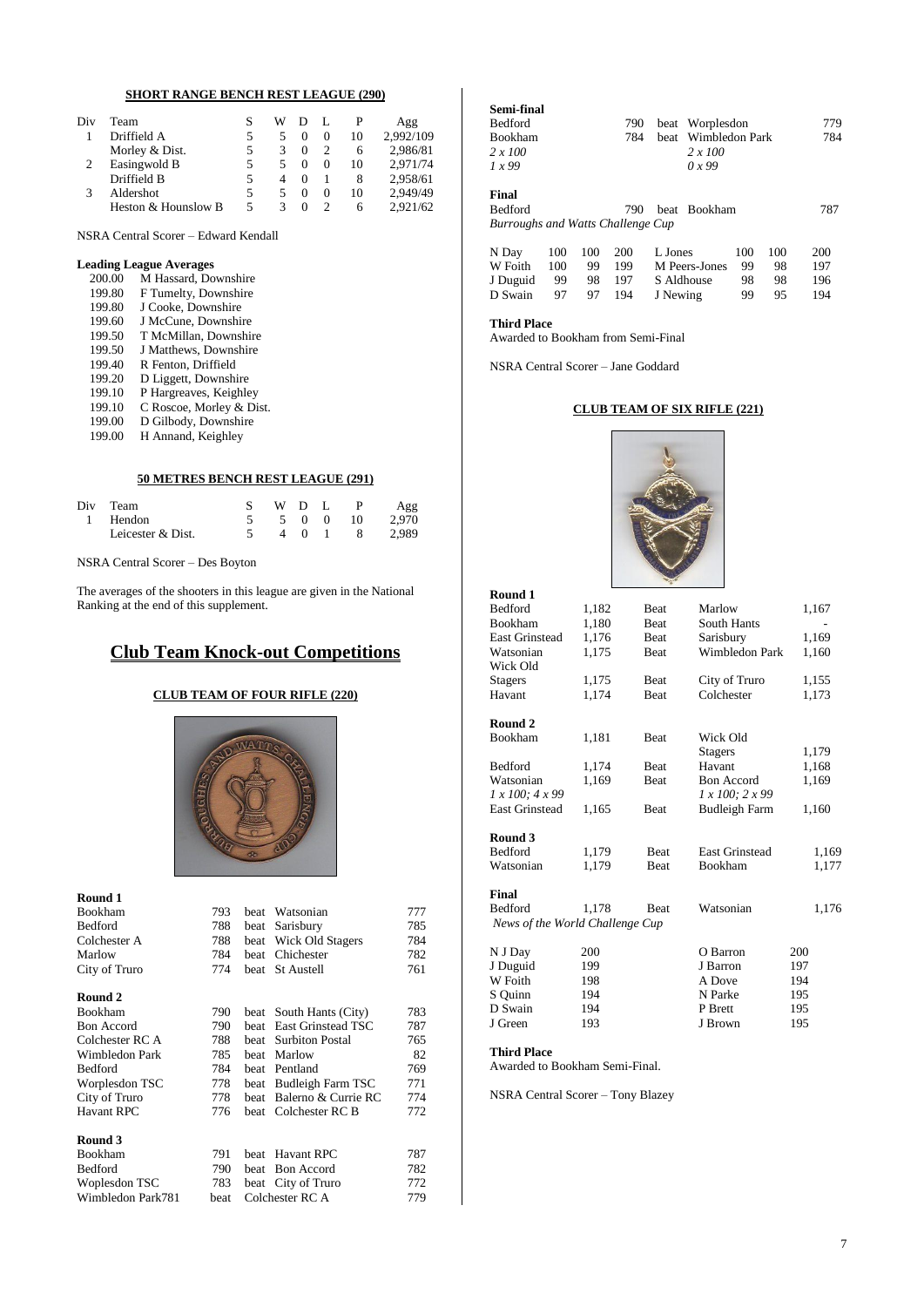## **SCOTTISH CLUB TEAM OF SIX RIFLE (222)**



| Round 1                    |       |                       |       |
|----------------------------|-------|-----------------------|-------|
| Wick Old Stagers           | 1.177 | beat Pentland         | 1,167 |
| Semi-final                 |       |                       |       |
| <b>Bon</b> Accord          | 1.185 |                       |       |
| Wick Old Stagers           | 1.180 | beat Watsonian        | 1,179 |
| Final<br><b>Bon Accord</b> | 1.180 | beat Wick Old Stagers | 1,173 |
| Scottish Challenge Cup     |       |                       |       |
| J Cole-Hamilton            | 200   | H Simpson             | 200   |
| J Ross                     | 198   | D Simpson             | 197   |
| J Latimer                  | 197   | S S Nicholson         | 195   |
| K Silver                   | 197   | D Bremner             | 194   |
| T Kidner                   | 195   | <b>B</b> Young        | 195   |
| I Shanks                   | 193   | S Nicholson           | 189   |
|                            |       |                       |       |

## **Third Place**

Awarded to Watsonian from the Semi-Final.

NSRA Central Scorer – Tony Blazey

## **CLUB TEAM OF EIGHT RIFLE (223)**



| 782 |            |                               | 778                                                                                                                                                                                |
|-----|------------|-------------------------------|------------------------------------------------------------------------------------------------------------------------------------------------------------------------------------|
|     |            |                               |                                                                                                                                                                                    |
|     |            |                               |                                                                                                                                                                                    |
|     |            |                               | 771                                                                                                                                                                                |
| 788 |            |                               | 784                                                                                                                                                                                |
| 774 |            |                               | 763                                                                                                                                                                                |
| 777 |            |                               | 776                                                                                                                                                                                |
|     |            |                               |                                                                                                                                                                                    |
| 781 |            |                               | 764                                                                                                                                                                                |
| 785 |            |                               | 779                                                                                                                                                                                |
|     |            |                               |                                                                                                                                                                                    |
|     |            |                               | 1,570                                                                                                                                                                              |
|     |            |                               |                                                                                                                                                                                    |
|     |            |                               | 199                                                                                                                                                                                |
|     | 784<br>199 | Mackworth Praed Challenge Cup | beat Colchester<br>beat Wimbledon Park<br>beat Wick Old Stagers<br>beat Marlow<br>beat Bedford<br>beat Budleigh Farm<br>beat Watsonian<br>1,571 beat Bon Accord<br>J Cole-Hamilton |

| D Farmer         | 199 | K Silver   | 197 |
|------------------|-----|------------|-----|
| W Baird          | 199 | J Ross     | 197 |
| <b>M</b> Nevatte | 197 | I Shanks   | 198 |
| M Guille         | 196 | R Esson    | 197 |
| D Cotton         | 195 | J Gaskell  | 196 |
| C Richards       | 195 | J Latimer  | 195 |
| N Davis          | 191 | R McAlpine | 191 |

## **Third Place**

Awarded to Bon Accord from the Semi-Final.

NSRA Central Scorer – David Brownridge

## **NATIONAL TEAM HANDICAP (224)**



| Round 1            |     |      |                             |     |
|--------------------|-----|------|-----------------------------|-----|
| City of Truro A    | 399 | beat | <b>Wellington College B</b> | 397 |
| Round 2            |     |      |                             |     |
| Greshams           | 399 | beat | Wellington College A        | 398 |
| City of Truro A    | 398 | beat | <b>St Austell</b>           | 397 |
| Helston & District | 397 | beat | Darlington                  | 395 |
| Hendon $(1100)$    | 395 | beat | City of Truro B $(0100)$    | 395 |
| <b>Semi-Final</b>  |     |      |                             |     |
| City of Truro A    | 398 | beat | Hendon                      | 393 |
| Greshams (1100)    | 395 | beat | Helston $& Dist. (0100)$    | 395 |
| Final              |     |      |                             |     |
| City of Truro A    | 398 | beat | Greshams                    | 397 |

| Eley Challenge Trophy |     |                   |     |
|-----------------------|-----|-------------------|-----|
| Mrs S Sutton          | 98  | W Cubitt          | 100 |
| S Lucas               | 100 | A Todd            | 99  |
| J Hancock             | 100 | T Cubitt          | 99  |
| F Teagle              | 100 | <b>B</b> Danziger | 99  |

## **Third Place**

Awarded to Helston & District from the Semi-Final.

NSRA Central Scorer – Edward Kendall

## **BUCS University League**

| Div | Team                    | S | W | Ð        | L              | P  | Agg   |
|-----|-------------------------|---|---|----------|----------------|----|-------|
| 1   | Cambridge Univ SBC A    | 5 | 5 | 0        | $\Omega$       | 10 | 2,916 |
|     | Edinburgh Univ A        | 5 | 3 | $\Omega$ | $\mathfrak{D}$ | 6  | 2,906 |
| 2   | Swansea University A    | 5 | 4 | 0        | 1              | 8  | 2.906 |
|     | University of Warwick A | 5 | 4 | $\Omega$ | 1              | 8  | 2,890 |
| 3   | Oxford Univ RC A        | 5 | 5 | $\Omega$ | 0              | 10 | 2,875 |
|     | Robert Gordon Univ      | 5 | 4 | 0        | 1              | 8  | 2.850 |
| 4   | Univ of London B        | 5 | 5 | $^{O}$   | 0              | 10 | 2,785 |
|     | Swansea University B    | 5 | 3 | 0        | $\overline{c}$ | 6  | 2.711 |
| 5   | Oxford Univ RC B        | 5 | 5 | 0        | 0              | 10 | 2.845 |
|     | Univ of Exeter C        | 5 | 4 | 0        | 1              | 8  | 2,718 |
| 6   | Swansea University C    | 5 | 4 | $\Omega$ | 1              | 8  | 2,714 |
|     | Cambridge Univ SBC C    | 5 | 4 | $\Omega$ | 1              | 8  | 2,683 |
| 7   | Durham Univ E           | 5 | 5 | 0        | 0              | 10 | 2,432 |
|     | Nottingham Trent        | 5 |   | Ω        | 1              | 8  | 2.404 |
|     |                         |   |   |          |                |    |       |

NSRA Central Scorer – Lindsay Campbell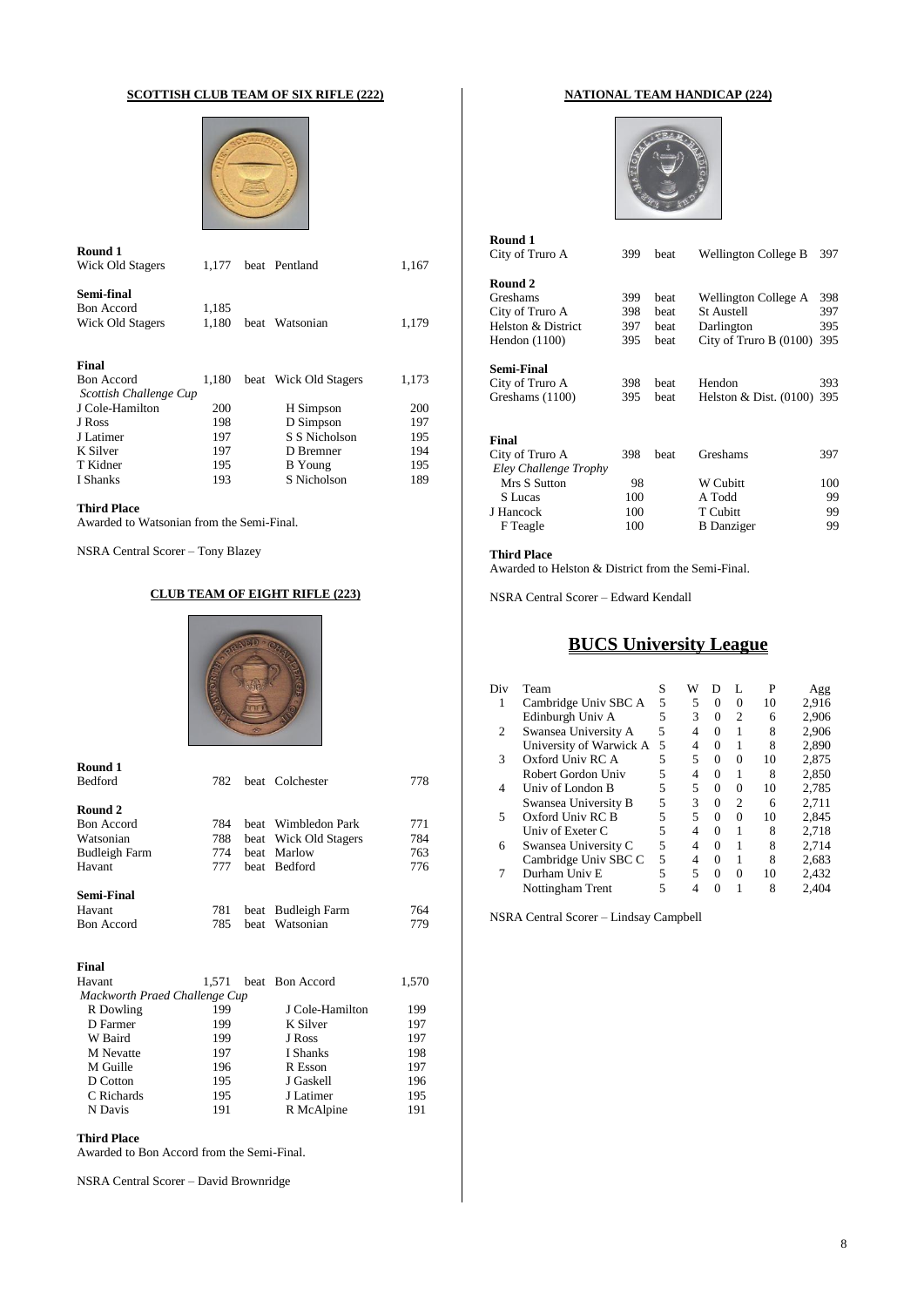## **Individual Leagues**

## **VETERANS INDIVIDUAL SHORT-RANGE LEAGUE(405)**

| Div | Individual                 | S  | W              | D              | L              | P  | Agg |
|-----|----------------------------|----|----------------|----------------|----------------|----|-----|
| 1   | W P Baird (Havant)         | 10 | 7              | 1              | $\overline{c}$ | 15 | 990 |
|     | R R Simpson (Greenock) 10  |    | 6              | 3              | 1              | 15 | 990 |
| 2   | R McAlpine (Bon Accord) 10 |    | 7              | $\overline{c}$ | 1              | 16 | 978 |
|     | T Kidner (Bon Accord)      | 10 | 7              | 1              | $\overline{c}$ | 15 | 984 |
| 3   | CR McLean (Greenock)       | 10 | 8              | 1              | 1              | 17 | 981 |
|     | RMT Beard (Pinhoe)         | 10 | 6              | 1              | 3              | 13 | 970 |
| 4   | G S Weekes (Ruislip)       | 10 | 7              | 3              | $\theta$       | 17 | 988 |
|     | J Gaskell (Bon Accord)     | 10 | 5              | 2              | 3              | 12 | 976 |
| 5   | P Bugler (Wilmslow)        | 9  | 8              | 1              | 1              | 17 | 871 |
|     | P Gladwin (Basildon)       | 10 | 5              | 3              | $\overline{c}$ | 13 | 957 |
| 6   | A Ainge (Torfaen)          | 9  | 9              | $\theta$       | 1              | 18 | 866 |
|     | A Bush (Shelford)          | 9  | $\overline{4}$ | 3              | 3              | 11 | 855 |
| 7   | P Cullen (Chippenham)      | 8  | 7              | $\theta$       | 3              | 14 | 760 |
|     | K L Dinkel (Sunderland)    | 10 | 6              | 1              | 3              | 13 | 943 |
| 8   | K L J Hayles (Havant)      | 10 | 10             | 0              | $\Omega$       | 20 | 960 |
|     | K I Adair (Ashford)        | 10 | 8              | $\Omega$       | $\overline{c}$ | 16 | 930 |
| 9   | P Waghorn (Basildon)       | 10 | 9              | 1              | $\Omega$       | 19 | 928 |
|     | PM Bailey (W'bury&T'on) 10 |    | 8              | 1              | 1              | 17 | 919 |
|     |                            |    |                |                |                |    |     |

NSRA Central Scorers – Guy Kinder and Pam Martin

The averages of the shooters in this league are given in the National Ranking at the end of this supplement.

## **INDIVIDUAL PRONE SHORT-RANGE LEAGUE(410)**

| Div            | Individual                     | S  | W | D              | L              | P  | Agg |
|----------------|--------------------------------|----|---|----------------|----------------|----|-----|
| 1              | N J Day (Bedford)              | 10 | 5 | 4              | 1              | 14 | 996 |
|                | H Simpson (Wick)               | 10 | 3 | 5              | $\overline{c}$ | 11 | 992 |
| $\overline{2}$ | A R Anderson (Hawick)          | 10 | 7 | $\overline{c}$ | $\mathbf{1}$   | 16 | 982 |
|                | R Dowling (Fittleworth)        | 10 | 7 | $\mathbf{1}$   | $\overline{2}$ | 15 | 988 |
| 3              | G Moffatt (Windsor)            | 10 | 8 | $\overline{0}$ | $\overline{c}$ | 16 | 987 |
|                | <b>B</b> F Stubbins (Staveley) | 10 | 6 | $\overline{0}$ | $\overline{4}$ | 12 | 984 |
| 4              | T Kidner (Bon Accord)          | 10 | 8 | 1              | $\mathbf{1}$   | 17 | 984 |
|                | P C Richard (Pentland)         | 10 | 5 | $\overline{2}$ | 3              | 12 | 979 |
| 5              | J Ross (Bon Accord)            | 10 | 7 | $\mathbf{1}$   | $\overline{c}$ | 15 | 980 |
|                | P Terry (Fittleworth)          | 10 | 7 | $\overline{0}$ | 3              | 14 | 972 |
| 6              | S Bold (Worplesdon)            | 10 | 6 | $\overline{c}$ | $\overline{c}$ | 14 | 978 |
|                | J Gaskell (Bon Accord)         | 10 | 5 | 3              | $\overline{c}$ | 13 | 982 |
| 7              | M Arnstein (Altrincham) 10     |    | 7 | $\mathbf{1}$   | $\overline{2}$ | 15 | 979 |
|                | MD Lemon (Budleigh Sa.) 10     |    | 6 | $\overline{2}$ | $\overline{c}$ | 14 | 975 |
| 8              | R Mawji (Heston&Houns) 10      |    | 6 | $\mathbf{1}$   | 3              | 13 | 974 |
|                | K Webb (Gally Hill)            | 10 | 6 | 1              | 3              | 13 | 967 |
| 9              | E Rudyte (Heston&Houns) 10     |    | 9 | 1              | $\overline{0}$ | 19 | 976 |
|                | B Jones (Torfaen)              | 10 | 8 | 1              | $\mathbf{1}$   | 17 | 966 |
| 10             | C Potter (Torfaen)             | 10 | 7 | 1              | $\overline{2}$ | 15 | 955 |
|                | J Briggs (Sunderland)          | 10 | 6 | $\theta$       | $\overline{4}$ | 12 | 951 |
| 11             | E McNiven (Stock Ex)           | 10 | 8 | 1              | 1              | 17 | 959 |
|                | J Green (Bedford)              | 8  | 7 | $\theta$       | 3              | 14 | 780 |
| 12             | M Blatchly (EMRR)              | 10 | 7 | 1              | $\overline{2}$ | 15 | 950 |
|                | A Bush (Shelford)              | 10 | 7 | $\overline{0}$ | 3              | 14 | 957 |
| 13             | K L Dinkel (Sunderland) 10     |    | 8 | $\theta$       | $\overline{c}$ | 16 | 954 |
|                | M Lawrence (Chippenham) 10     |    | 6 | 1              | 3              | 13 | 946 |
| 14             | M Hubbard (Chippenham) 10      |    | 9 | $\overline{0}$ | $\mathbf{1}$   | 18 | 946 |
|                | K I Adair (Ashford)            | 10 | 7 | 1              | $\overline{c}$ | 15 | 945 |
| 15             | S Gurner (Torfaen)             | 10 | 7 | 1              | $\mathfrak{2}$ | 15 | 936 |
|                | A Greenlees (Sunderland) 10    |    | 7 | 1              | $\overline{c}$ | 15 | 914 |
|                |                                |    |   |                |                |    |     |

NSRA Central Scorers – Phil Strong, Charles Cain, Keith Hayles, Lindsay Campbell, Mike Willcox and Hugh Webber

The averages of the shooters in this league are given in the National Ranking at the end of this supplement.

## **LIGHT WEIGHT SPORT RIFLE INDIVIDUAL LEAGUE(453)**

| Div   | Team                       |    | w  |          |          | P  | Agg   |
|-------|----------------------------|----|----|----------|----------|----|-------|
|       | S Chambers (Workington) 10 |    | 10 | $\Omega$ | $\Omega$ | 20 | 1.979 |
|       | A P Brookes (Wakefield) 10 |    | 8  | $\Omega$ |          | 16 | 1.961 |
|       | N Jones (Altrincham)       | 10 | 9  | $\theta$ |          | 18 | 1.934 |
|       | C Gadsden (Havant)         | 10 | 8  | $\Omega$ |          | 16 | 1.874 |
| 3     | K Hayes (Altrincham)       | 10 | 10 | $\theta$ | $\Omega$ | 20 | 1,893 |
|       | Mrs. T Stone (Ex-Waterlow) |    | 10 | 6        |          | 3  | 13    |
| 1.677 |                            |    |    |          |          |    |       |

NSRA Central Scorer – Lindsay Campbell

#### **Leading League Averages**

| 197.90 | S Chambers, Workington |
|--------|------------------------|
| 196.10 | A P Brookes, Wakefield |
| 193.40 | N Jones, Altrincham    |
| 189.30 | K Hayes, Altrincham    |
| 188.60 | R A Doggart, Antrim    |
| 187.40 | C Gadsden, Havant      |
| 184.10 | C Stone, Ex-Waterlow   |
| 182.80 | P Cox, Glevum          |
|        |                        |

### **INDIVIDUAL 10 METRES AIRGUN LEAGUE (465)**

| Div | Individual       | Club            | S  | W  | D        | L              | P  | Agg   |
|-----|------------------|-----------------|----|----|----------|----------------|----|-------|
| 1   | K Marquez        | Burnham         | 10 | 8  | 0        | 2              | 16 | 1,899 |
|     | A Syms           | Havant          | 9  | 6  | 2        | 2              | 14 | 1,710 |
| 2   | <b>G</b> Bailey  |                 | 10 | 8  | $\Omega$ | $\overline{c}$ | 16 | 1,861 |
|     | K Burrage        | Market          |    |    |          |                |    |       |
|     |                  | Drayton         | 10 | 7  | 0        | 3              | 14 | 1,845 |
| 3   | R Eckhardt       | <b>Bedford</b>  | 10 | 9  | 1        | $\Omega$       | 19 | 1,907 |
|     | $S$ Finnie $(P)$ | Luton& Dun10    |    | 7  | 1        | 2              | 15 | 1,908 |
| 4   | $S$ Finnie $(R)$ | Luton& Dun10    |    | 9  | $\Omega$ | 1              | 18 | 1,820 |
|     | D Gilbody (P)    | Downshire       | 10 | 8  | $\Omega$ | 2              | 16 | 1,777 |
| 5   | E Budd           | Havant          | 10 | 10 | $\Omega$ | $\overline{0}$ | 20 | 1,803 |
|     | R T Davies       | Bedford         | 10 | 6  | $\Omega$ | 4              | 12 | 1,700 |
| 6   | N Powell         | Burnham         | 10 | 7  | $\Omega$ | 3              | 14 | 1,747 |
|     | A C Bowman       | <b>Braunton</b> | 10 | 6  | 1        | 3              | 13 | 1,670 |
| 7   | K L J Hayles     | Havant          | 10 | 10 | $\Omega$ | $\overline{0}$ | 20 | 1,803 |
|     | P M Bailey       | Wateringbur 10  |    | 7  | $\Omega$ | 3              | 14 | 1,616 |
| 8   | Miss Y White     | Burnham         | 10 | 10 | $\Omega$ | $\overline{0}$ | 20 | 1,891 |
|     | P J Meadows      | Burnham         | 10 | 7  | 0        | 3              | 14 | 1,604 |

NSRA Central Scorers – Graham Minett and Ralph Bellamy

The averages of the shooters in this league are given in the National Ranking at the end of this supplement.

Where a competitor has entered twice, using both a Rifle and a Pistol they are donated with (P) for Air Pistol and (R) for Air Rifle.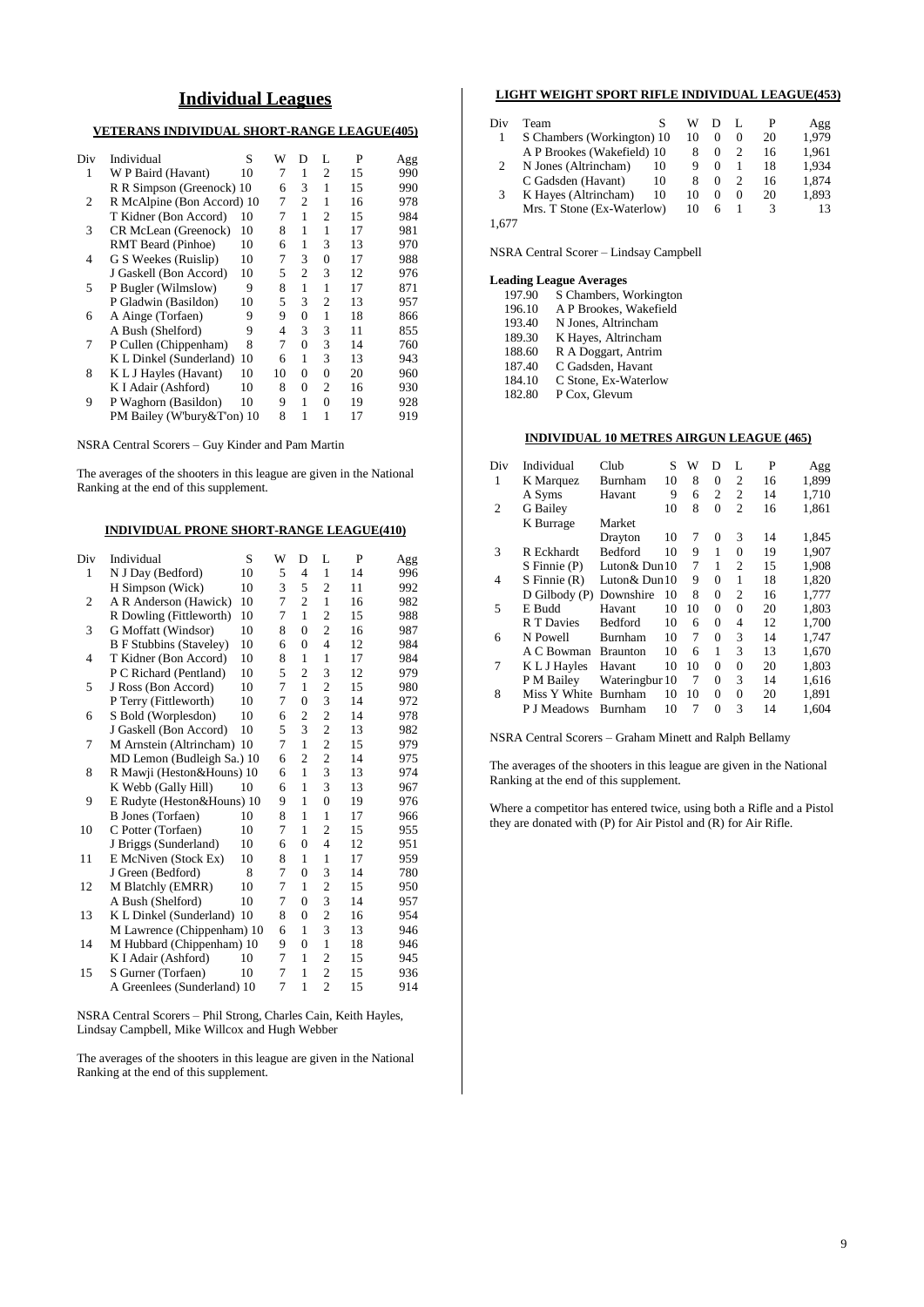## **Individual Competitions**

### **BRITISH SHORT RANGE RIFLE CHAMPIONSHIP (421)**



| 400 | R Shaw                | Easingwold            |
|-----|-----------------------|-----------------------|
|     | News of the World Cup |                       |
|     | K D Bowley            | Ruislip               |
|     | K Greenaway           | Perth City & County   |
| 398 | S L Green             | Altrincham            |
| 397 | <b>G</b> Scruton      | Portsmouth City       |
|     | J Paterson            | Driffield             |
|     | N J Day               | <b>Bedford</b>        |
| 396 | W F Brown             | Chobham               |
|     | R J Dowling           | <b>MJMRC</b>          |
|     |                       | Fittleworth           |
|     | D White               | <b>East Grinstead</b> |

#### **ENGLISH SHORT-RANGE CHAMPIONSHIP**



400 R Shaw, Easingwood *Royal Society of St George Trophy*

#### **BRITISH WOMEN'S SHORT-RANGE CHAMPIONSHIP**

395 Mrs P Simmons, Vauxhall Motors *News of the World Trophy*

#### **VETERANS SHORT RANGE CHAMPIONSHIP**

400 K Greenaway, Perth City & County

#### **ENGLISH JUNIOR SHORT-RANGE CHAMPIONSHIP**

| 293 $(2^{nd}$ Stage) | O Farrell.                               |
|----------------------|------------------------------------------|
|                      | Wellington College                       |
|                      | Royal Society of St George Junior Trophy |

## **BRITISH UNDER 16 CHAMPIONSHIP**

| 290 $(2nd Stage)$    | F Robson Greshams<br>RC. |
|----------------------|--------------------------|
| Cliff Everall Trophy |                          |

#### **WELSH SHORT RANGE CHAMPIONSHIP**



294 (Stage 2) Mrs S C Day, Bedford *Western Mail and Echo Trophy*

#### **WELSH JUNIOR SHORT RANGE CHAMPIONSHIP**

279 (Stage 2) S Rees, Wellington College *Roy Gerald Trophy*

#### **NORTHERN IRELAND SHORT RANGE CHAMPIONSHIP**

389 G D Moffatt Windsor *Amertex Trophy*

#### **CHANNEL ISLANDS SHORT RANGE CHAMPIONSHIP**

295 M Guille, (Stage 1) Sarisbury

#### **NORTHERN IRELAND JUNIOR SHORT-RANGE CHAMPIONSHIP**

#### **ISLE OF MAN SHORT RANGE CHAMPIONSHIP**

There were insufficient entries for the above competitions to run.

NSRA Central Scorer – Janet Baker

#### **SCOTTISH INDIVIDUAL SHORT-RANGE CHAMPIONSHIP (422)**



| K Greenaway     | Perth City &                |
|-----------------|-----------------------------|
|                 | Council                     |
|                 |                             |
| O Barron        | Watsonian                   |
| G Scruton       | South Hants (City)          |
| D A M McIntosh  | Alloa                       |
| Dr J Paterson   | Driffield                   |
| W F Brown       | Chobham & Dist.             |
| J Cole-Hamilton | <b>Bon</b> Accord           |
| W P Baird       | Havant                      |
| A Dove          | Watsonian                   |
| H Simpson       | Wick Old Stagers            |
| J G Campbell    | Halkirk                     |
| I Shanks        | <b>Bon</b> Accord           |
| D H Bremner     | Watten                      |
| R Beale         | Watsonian                   |
| R R Simpson     | Greenock & Dist.            |
| Miss E Roy      | <b>Bon Accord</b>           |
|                 | Daily Record Challenge Bowl |

NSRA Central Scorer – Janet Baker

### **SCOTTISH JUNIOR SHORT-RANGE CHAMPIONSHIP**



387 Miss E Roy, Bon Accord *The Sir Harry Lauder Cup*

NSRA Central Scorer – Janet Baker

#### **WOMEN'S SHORT-RANGE CHAMPIONSHIP (423)**

| Class A |                          |
|---------|--------------------------|
| 299     | Mrs P Simmons            |
|         | <b>Harrow WHD Trophy</b> |
| 297     | Mrs W L Foith            |
| 294     | Mrs A Fearn              |

Vauxhall Motors

Bedford Colchester

| <b>Class B</b> |                            |                           |
|----------------|----------------------------|---------------------------|
| 294            | Mrs A Travis               | <b>Bideford</b>           |
|                | <b>Wallesey WHD Trophy</b> |                           |
| 293            | Mrs S C Day                | <b>Bedford</b>            |
| 292            | Miss L Smallbone           | Eastbourne                |
| 291            | Ms H Doyle                 | Wigan                     |
| 291            | Miss J Hince               | <b>Wellington College</b> |
| 291            | Mrs G M Barber             | Sarisbury                 |
| 290            | Ms B Burnside              | Watsonian                 |
| 289            | Mrs T Beadle               | Vauxhall Motors           |
|                |                            |                           |

| Class C |                     |
|---------|---------------------|
| 293     | Miss J P Baker      |
|         | Mrs D E Jackson Cup |
| 291     | Miss K Kapustina    |
| 289     | Miss E Roy          |
| 286     | Mrs L Macneil       |
| 284     | Mrs G Pigott        |
| 281     | Mrs A Leslie        |

## Vauxhall Motors

Gresham's Bon Accord Watsonian Wimbledon Park<br>Watsonian

**Final**

| 297 | W L Foith,                    | <b>Bedford</b>    |
|-----|-------------------------------|-------------------|
|     | Championship Silver Rose Bowl |                   |
| 296 | Mrs A Travis                  | Bideford          |
| 295 | Mrs A. Fearn                  | Colchester        |
| 295 | Miss K. Kapustina Gresham's   |                   |
| 295 | Mrs S.C. Day                  | Bedford           |
| 295 | Miss L. Smallbone Eastbourne  |                   |
| 294 | Ms S M Sharp                  | Huntly            |
| 294 | Ms H. Doyle                   | Wigan             |
| 293 | Mrs G.M. Barber               | Sarisbury         |
| 292 | Mrs P. Simmons                | Vauxhall Motors   |
| 292 | Miss J Hince                  | Wellington        |
| 291 | Mrs T. Beadle                 | Vauxhall Motors   |
| 290 | Ms B. Burnside                | Watsonian         |
| 288 | Miss E Roy                    | <b>Bon Accord</b> |
| 286 | Miss J.P. Baker               | Vauxhall Motors   |
| 285 | Mrs L. Macneil                | Watsonian         |
|     |                               |                   |
|     | Loading Lucian                |                   |

|     | <b>Leading Junior</b>       |                           |
|-----|-----------------------------|---------------------------|
|     | Warden Dennis Challenge Cup |                           |
| 291 | Miss J Hince                | <b>Wellington College</b> |

NSRA Central Scorer – Sue Willcox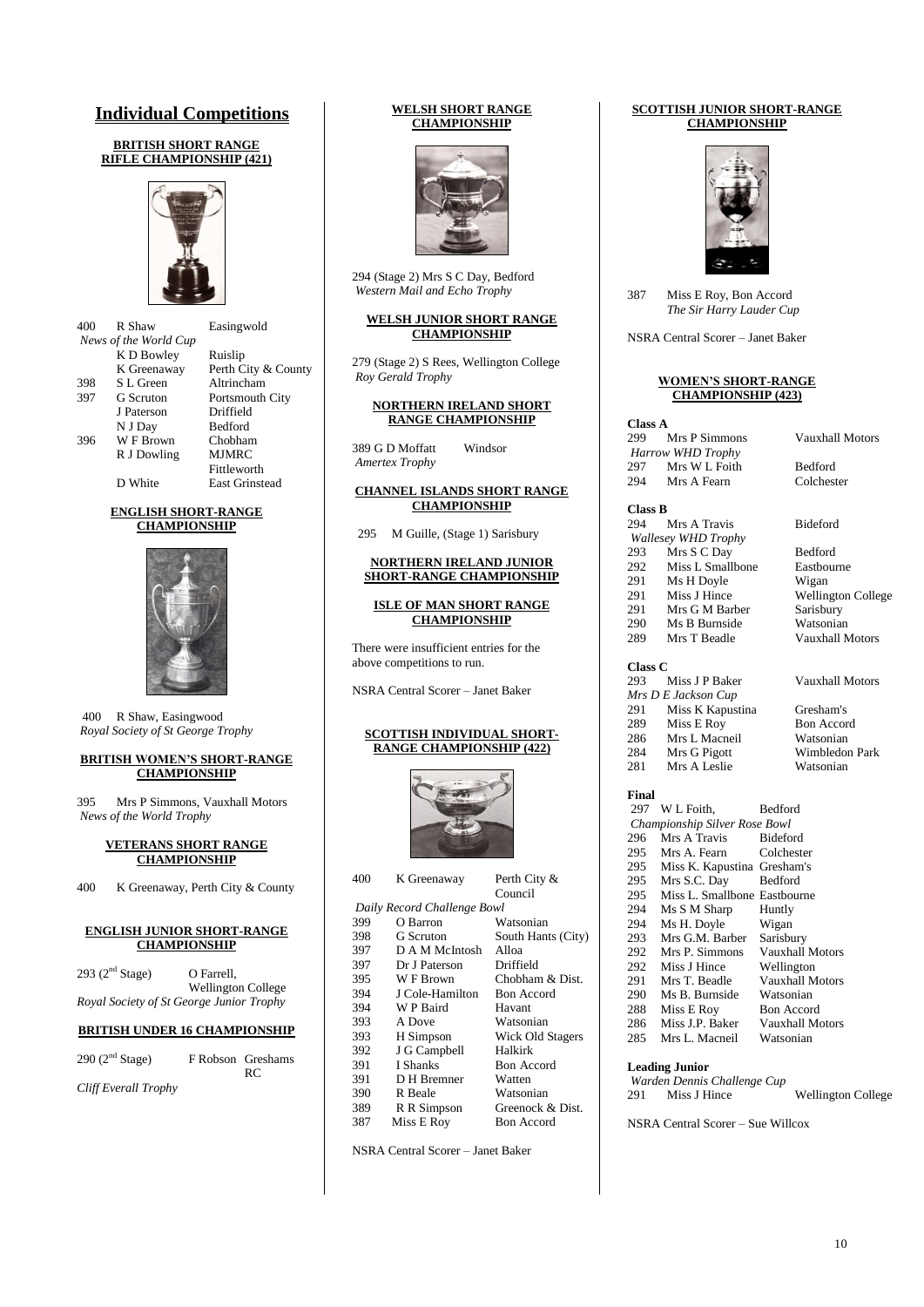#### **WOMEN'S SHORT-RANGE CHAMPIONSHIP (423) – Junior Section**

| 291 | Miss J Hince Wellington College |
|-----|---------------------------------|
| 291 | Miss K Kapustina                |
|     | Greshams RC                     |

289 Miss E Roy Bon Accord

### **SHORT RANGE THREE POSITIONS CHAMPIONSHIP (441)**

#### **NO COMPETITION 2018/19**

#### **THREE POSITIONS AIR RIFLE CHAMPIONSHIP (462)**

#### **NO COMPETITION 2018/19**

### **LIGHTWEIGHT SPORT RIFLE STANDING ANY SIGHTS (450)**

#### **Class A**

| 887            | S Chambers, Workington         |
|----------------|--------------------------------|
| 876            | R Brown, Uckfield HG           |
| 876            | C Abbs, North Walsham          |
| 874            | Miss J Greasley, North Walsham |
| 861            | N Jones, Altrincham            |
| 859            | R A Doggart, East Antrim       |
| 857            | D Sprigg, Bookham              |
| 856            | G Mulcahy, Uckfield HG         |
| 856            | C P Gordon, Bookham            |
|                |                                |
| <b>Class B</b> |                                |
| 840            | S Farrant, Uckfield Home Guard |
| 836            | W J A Young, Downshire         |
|                | .                              |

- 836 Dr. C J Gadsden, Havant<br>836 C Stone, Ex-Waterlow
- C Stone, Ex-Waterlow
- 831 O M Turner, Staveley
- 831 M J Clubley, Cottingham
- 829 Miss Y Gordon, Bookham<br>825 P Cox, Glevum
- P Cox, Glevum
- 821 G S Sowerby, Glevum
- 
- 803 T M Briggs<br>800 D C T Poxo 800 D C T Poxon, Leicester<br>747 D Robertson, Bon Acco
- D Robertson, Bon Accord

## **Class C**<br>851

- K Hayes, Altrincham 823 C Waldron, Ashford 781 J Oakley, Aldershot<br>779 Mrs D P Stanley, Ro
- 779 Mrs D P Stanley, Romford<br>779 Ms C Coles, Stock Exchang
- Ms C Coles, Stock Exchange
- 743 Mrs T V Stone, Ex-Waterlow
- 711 Ms M Crossland, Stock Exchange<br>554 A C Battrick, Altrincham 554 A C Battrick, Altrincham

NSRA Central Scorer – Ian Gray

### **LIGHTWEIGHT SPORT RIFLE PRONE ANY SIGHTS (451)**

## **NO COMPETITION 2018/19**

|                | <b>STANDING TIMED FIRE ANY</b>    |                         |
|----------------|-----------------------------------|-------------------------|
|                | <b>SIGHTS (452)</b>               |                         |
| Class A        |                                   |                         |
| 860            | D Sprigg, Bookham                 |                         |
| 859            | C D Abbs, North Walsham           |                         |
|                |                                   |                         |
| <b>Class B</b> |                                   |                         |
| 814            | R A Doggart, East Antrim          |                         |
| 808            | Miss Y Gordon, Bookham            |                         |
| 802            |                                   |                         |
| 796            | P Cox, Glevum                     |                         |
| <b>Class C</b> |                                   |                         |
| 817            | K Hayes, Altrincham               |                         |
| 711            | Mrs D P Stanley, Romford          |                         |
| 544            | A Battrick, Altrincham            |                         |
|                |                                   |                         |
|                | NSRA Central Scorer - Mike Mercer |                         |
|                |                                   |                         |
|                |                                   |                         |
|                | <b>10 METRES AIR RIFLE (460)</b>  |                         |
| <b>Class A</b> |                                   |                         |
| 1,164          | Dr. J Paterson                    | Driffield               |
| 1,156          | V Walls                           | <b>Bon Accord</b>       |
| 1,143          | <b>B</b> Edwards                  | Crewe                   |
| 1,133          | Ms M Bexley                       | <b>Target Technique</b> |
| 1,113          | Ms S M Sharp                      | Huntly                  |
| 1,100          | M D Joyce                         | Forres                  |
| 1,098          | G Bailey                          | <b>Cumberland News</b>  |
| 1,088          | M Williams                        | Bookham                 |
| 1,083          | Mrs J Smith                       | Huntly                  |
| 546            | <b>H</b> Vincent                  | Crewe                   |
|                |                                   |                         |
| <b>Class B</b> |                                   |                         |
| 1,106          | R Eckhardt                        | Bedford                 |
| 1,079          | Dr I Malone                       | Target Technique        |
| 1,037          | A W Purchon                       | Orkney                  |
| 1,026          | N Jackson                         | Kilgetty .177           |
| 1,013          | I S Johnson                       | Ashton-Under-Lyne       |
| 991            | F Milne                           | <b>Bon Accord</b>       |
| <b>Class C</b> |                                   |                         |
| 1,051          | D J W Butcher                     | Woolpit                 |
| 1,005          | D Gilbert                         | Havant                  |
|                |                                   |                         |

**LIGHTWEIGHT SPORT RIFLE** 

Class **D**<br>927 C Jones 888 R T Davies Bedford 674 B Elliott Bedlay

916 M J Green

Wakefield<br>Milton Keynes Heston & Hounslow

NSRA Central Scorer – Marcus Bailey

1,005 A R Woolgar Southwick<br>969 L Wild Wakefield

## **10 METRES AIR PISTOL (480)**

| A Class        |                              |                                   |
|----------------|------------------------------|-----------------------------------|
| 1,099          | A Shawe                      | Sedgemoor                         |
| 1,085          | M D Joyce                    | Forres                            |
| 1,084          | J Baker                      | Crewe                             |
| 1,081          | S Bold                       | Worplesdon                        |
|                |                              |                                   |
| <b>B</b> Class |                              |                                   |
| 1,090          | S Dimitrova                  | <b>Bon Accord</b>                 |
| 1,073          | Mrs H F Platts               | Swadlincote                       |
| 1,071          | R S Woodhouse                |                                   |
| 1,067          | D Gilbody                    | Downshire                         |
| 1,066          | D G Williams                 | Lincoln                           |
| 1,057          | R Eckhardt                   | Bedford                           |
| 1,054          | J D Ireland                  | Kettering & Dist.                 |
| 1,053          | R Garraway                   | <b>BARPC</b>                      |
| 1,053          | Mrs D F Gilbert-Harris       |                                   |
|                |                              | Penzance                          |
| 1,053          | K J Yeates                   | Highfield                         |
| 1,038          | S R Garley                   | Wycliffe College                  |
| 253            | D V Pepper                   | Ashton-under-Lyne                 |
|                |                              |                                   |
| C Class        |                              |                                   |
| 1,070          | P Jackson                    | Kilgetty                          |
| 1,045          | N Powell                     | Burnham                           |
| 1,043          | F Parry                      | Kilgetty                          |
| 1,031          | R T Davies                   | Bedford                           |
| 1,028          | A C Bowman                   | <b>Braunton</b>                   |
| 1,021          | Miss C Dickenson             | South Norfolk                     |
| 1,019          | A R Woolgar                  | Southwick                         |
| 1,013          | D C J Poxon                  | Leicester & Dist.                 |
| 1,010          | H Newbury                    | Wakefield                         |
| 1,009          | C Stone                      | Ex-Waterlow                       |
| 995            | L Wild                       | Wakefield                         |
| 994            | R Mann                       | <b>BARPC</b>                      |
| 982            | D Ellison                    | Weybridge                         |
| 966            | D Gilbert                    | Havant                            |
| 961            | P Cox                        | Glevum                            |
| 500            | Ms S M Sharp                 | Huntly                            |
| <b>D</b> Class |                              |                                   |
| 1,015          | L Vanvooran                  |                                   |
| 1,000          | M Melvin                     | Darlington<br><b>Bon Accord</b>   |
|                |                              | Heston & Hounslow                 |
| 992<br>981     | D Boyton<br>A Bush           | Shelford                          |
| 979            | Mrs P J Meadows              | Burnham                           |
| 970            | D Morris                     | Minehead & Dist.                  |
|                |                              |                                   |
| 964<br>962     | Miss S L Hooper<br>C Allison | Minehead & Dist.<br>South Norfolk |
| 945            | R C Bowes                    | Dumbarton                         |
|                | F E Slade                    |                                   |
| 943<br>936     | P D Wallis                   | Bictown<br>Burnham                |
| 917            | CR Smith                     | Chobham & Dist.                   |
| 892            |                              | Heston & Hounslow                 |
| 825            | M Bailey<br>M B Mason        | Kettering & Dist.                 |
| 802            | R Elliott                    | Redlav                            |
|                |                              |                                   |

NSRA Central Scorer – Brian Girling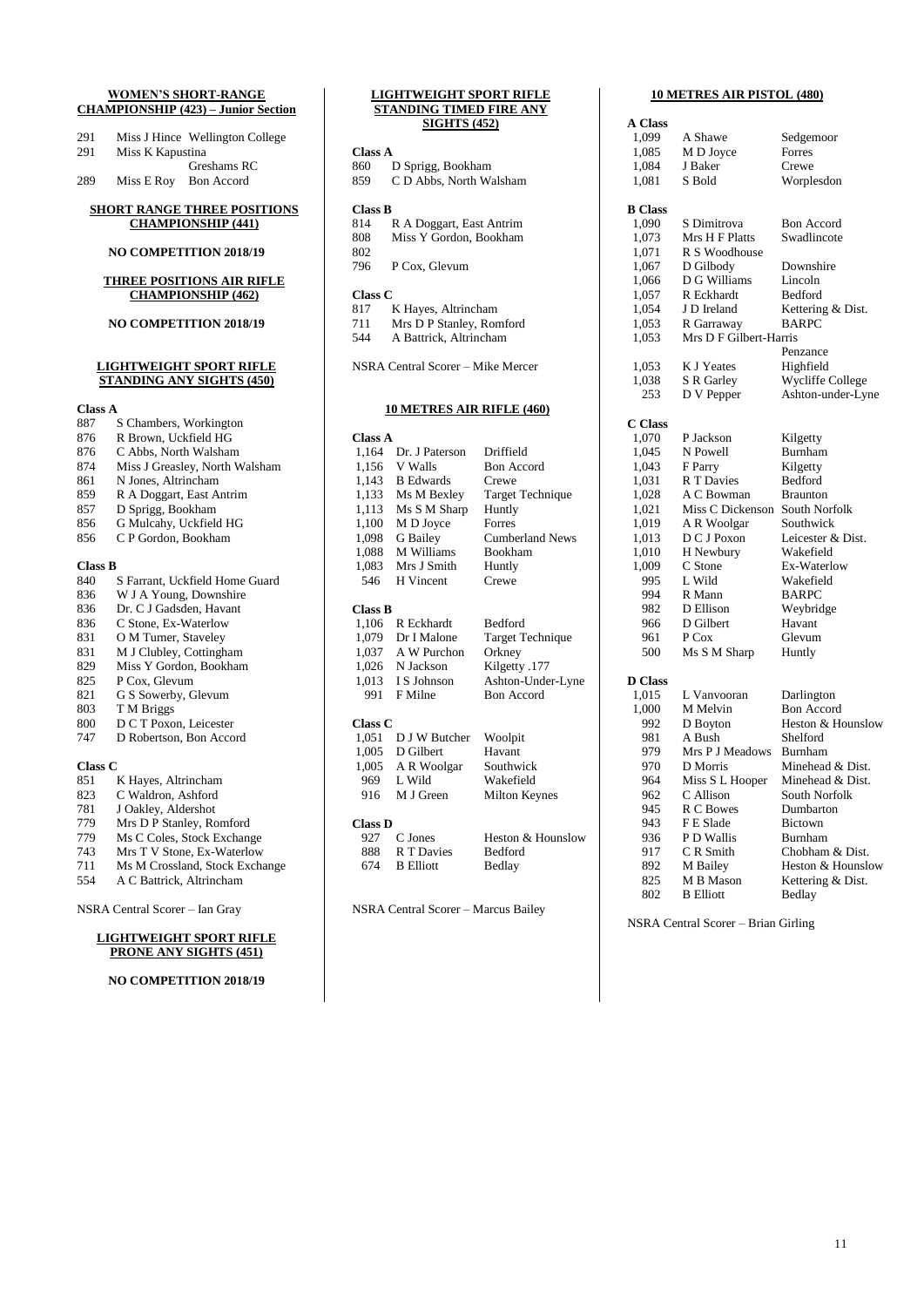## **BENCHREST IRON SIGHTS(493)**

| 1,195 23 |     | R Gough           | Dudley                 |
|----------|-----|-------------------|------------------------|
| 1.157 15 |     |                   | L Woodyer Morley & Dis |
| 1.154 10 |     | A Purchon Orkney  |                        |
| 1.152    | 8   | C Waldron Ashford |                        |
| 1.131 10 |     | R Pascoe          | City of Truro          |
| 1,103    | 6   | R Cooper          | Dudley                 |
| 1.050    | -13 | T Briggs          | Holwell                |

NSRA Central Scorer – Barbara Lee

### **BENCHREST ANY SIGHTS (494)**

### **A Class**

| 1200           | 67 | M E Hassard              | Aldershot         |
|----------------|----|--------------------------|-------------------|
| 1200           | 47 | R Gough                  | Swadlincote       |
| 1200           | 46 | D B Gilbody              | Whitby            |
| 1198           | 38 | I Cawley                 | Driffield         |
| 1197           | 48 | J Taylor                 | Driffield         |
| 1196           | 29 | J F Smith                | Aldershot         |
| 1194           | 32 | T Eling                  | Driffield         |
| 1193           | 38 | H Annand                 | Keighley          |
| 1192           | 25 | <b>B</b> Fenton          | Driffield         |
| 790            | 19 | K T Farrow               | Whitby            |
|                |    |                          |                   |
| <b>B</b> Class |    |                          |                   |
| 1200           | 81 | J D Cooke                | Downshire         |
| 1198           | 35 | M Reich                  | Hendon            |
| 1197           | 48 | D C J Poxen              | Rokeby            |
| 1196           | 42 | R Dalton                 | Morley &          |
|                |    |                          | District          |
| 1190           | 52 | T Langridge              | Morley &          |
|                |    |                          | <b>District</b>   |
| 1189           | 28 | J L Booker               | Southwick         |
| 1189           | 23 | M J Chapman              | <b>Bishops</b>    |
|                |    |                          | Stortford         |
| 1188           | 37 | P G Hargreaves           | Keighley          |
| 1179           | 19 | A W Purchon              | Orkney            |
| 1176           | 27 | C Chambers               | Driffield         |
| 1168           | 24 | C M Turner               | Staveley          |
|                |    |                          |                   |
| C Class        |    |                          |                   |
| 1198           | 47 | W A Young                | Downshire         |
| 1196           | 40 | J Gaskell                | <b>Bon Accord</b> |
| 1194           | 31 | N B Lewis                | <b>KDRC</b>       |
| 1188           | 30 | J G Devine               | Budleigh          |
| 1187           | 20 | Mrs B A Lee              | Aldershot         |
| 1184           | 25 | P M Mann                 | Langar            |
| 1184           | 24 | N Macdonald              | Havant            |
| 1183           | 41 | Mrs J Thompson Driffield |                   |
| 1182           | 25 | K Hosey                  | Hendon            |
| 1170           | 18 | G Hodgson                | Driffield         |
| 764            | 12 | P Thornton               | Driffield         |
|                |    |                          |                   |
| <b>D</b> Class |    |                          |                   |
| 1176           | 33 | S Collier                | City of Truro     |
| 1171           | 20 | C Ridout                 | Aldershot         |
| 1165           | 18 | D B Sutcliffe            | 8th Warwicks      |

I Massden NSRA Central Scorer – Mog Thomson

1129 11 R Pascoe City of Truro<br>1063 5 I Massden Bookham

HG

## **Junior Team Competitions**

### **JUNIOR WINTER COMPETITION (230)**

|     | Under 18 section                    |
|-----|-------------------------------------|
| 781 | Wellington College A                |
|     | Colonel Mitchell Challenge Cup      |
| 769 | Gresham's RC A                      |
| 765 | Wellington College B                |
| 763 | Gresham's RC B                      |
| 760 | George Watson's College             |
| 757 | Addingbourne & Dist.                |
| 742 | Gresham's RCC                       |
| 733 | Chichester                          |
|     | Under 15 section                    |
| 766 | <b>Wellington College</b>           |
|     | Harvey Hadden Challenge Trophy No 1 |
|     | Roderic Salmon Memorial Cup         |
| 749 | George Watsons College              |
| 746 | <b>Budleigh Farm</b>                |

NSRA Central Scorer – Janet Baker

#### **JUNIOR SPRING COMPETITION (231)**

| <b>Under 18s Section</b> |                               |  |  |  |
|--------------------------|-------------------------------|--|--|--|
| 778                      | Gresham's RC A                |  |  |  |
|                          | Sir Phillip Richardson Trophy |  |  |  |
| 773                      | Wellington College A          |  |  |  |
| 771                      | George Watson's College       |  |  |  |
| 767                      | Gresham's RC C                |  |  |  |
| 761                      | Wellington College B          |  |  |  |
| 750                      | Gresham's RC B                |  |  |  |
|                          | <b>Under 15s Section</b>      |  |  |  |
| 757                      | Gresham's RC                  |  |  |  |
|                          | Lee Challenge Cup             |  |  |  |
| 756                      | <b>Wellington College</b>     |  |  |  |
| 756                      | <b>Budleigh Farm</b>          |  |  |  |
| 743                      | George Watson's College       |  |  |  |

743 George Watson's College Wellington College B

NSRA Central Scorer – Janet Baker

## **BUCS University Individual Competition (Postal Stage)**

To qualify for inclusion in this list, the shooter must have been credited with a score ex 100 in all 5 rounds of the Competition. A total of 210 shooters fired cards in the league, of whom 171 shooters qualified for inclusion.

| 1 497   | Miss S McIntosh            | Heriot-Watt University                              |
|---------|----------------------------|-----------------------------------------------------|
| 2 496   | D Bale                     | <b>Cardiff University</b>                           |
|         | Miss K Gleeson             | Loughborough                                        |
| 4 4 9 5 | T Diggle                   | University<br>University of Edinburgh               |
| 5 4 9 4 | J McCosh                   | Swansea University                                  |
| 6 493   | J McBride                  | University of Kent                                  |
|         | D Lay                      | University of Exeter                                |
| 8492    | D Mcauley                  | Robert Gordon Uni.                                  |
|         | J Hill                     | University of                                       |
|         |                            | Southampton                                         |
| 10 491  | A Radkovskii               | University of Warwick                               |
| 12 490  | G Dighton<br>A Curlett     | Swansea University                                  |
|         | W Johnson                  | <b>Ulster University</b><br>University of Cambridge |
| 14 489  | Miss A Guille              | University of London                                |
|         | Miss J Powell              | <b>Cardiff University</b>                           |
|         | F Flanagan                 | University of Cambridge                             |
|         | R Olley                    | University of Edinburgh                             |
|         | J Page                     | Oxford University                                   |
| 19 488  | M Jones                    | University of Cambridge                             |
|         | Miss H Rees-Lay            | University of Edinburgh                             |
| 21 487  | Miss V Walls               | University of Aberdeen                              |
|         | D Ritchie                  | Swansea University                                  |
| 24 486  | R Shand<br>M Horrell       | Robert Gordon Uni.<br><b>Oxford University</b>      |
| 25 485  | Miss C Catuogno-Cal        | University of                                       |
|         |                            | Cambridge                                           |
|         | Miss M Emms                | University of Cambridge                             |
|         | J Hogge                    | University of Cambridge                             |
| 28 484  | D Thomas du Toit           | McIntosh Oxford                                     |
|         |                            | University                                          |
|         | J Peard                    | University of London                                |
|         | N Lehrter                  | University of Cambridge                             |
| 31 483  | Miss K Fleck               | University of Cambridge                             |
|         | M Crossley                 | University of<br>Southampton                        |
|         | C Tribe                    | University of Warwick                               |
|         | J Alder                    | Swansea University                                  |
|         | R Fitzsimmons              | University of Cambridge                             |
|         | Miss A Good                | University of Cambridge                             |
|         | Miss K Lindsay             | University of                                       |
|         |                            | Southampton                                         |
|         | R Woodger                  | <b>Oxford University</b>                            |
|         | R Cornish<br>Miss L Gould  | Robert Gordon Uni.                                  |
| 41 482  | M O'Hare                   | Cardiff University<br><b>Imperial College</b>       |
|         | J Rennie                   | University of Cambridge                             |
|         | P Dyer                     | Newcastle University                                |
|         | G Shaft                    | University of London                                |
|         | J Lim                      | University of Warwick                               |
| 46 481  | <b>B</b> Hocking           | University of Cambridge                             |
|         | Miss M Broad               | University of Aberdeen                              |
|         | J Mossom                   | <b>Imperial College</b>                             |
| 49480   | Miss C Chan                | <b>Imperial College</b>                             |
|         | Miss L Muttiah<br>R Sarker | University of Edinburgh<br>University of Edinburgh  |
| 52 478  | D Douglas                  | University of Edinburgh                             |
|         | H Luo                      | University of Edinburgh                             |
|         | W Naylor                   | University of Warwick                               |
|         | Miss Y Zhou                | Oxford University                                   |
|         | D Crook                    | Cardiff University                                  |
|         | A Pasternack               | University of London                                |
|         | D Wilks                    | <b>Oxford University</b>                            |
| 59 477  | M Budden                   | University                                          |
|         | R Sircus<br>C Smith        | University of Edinburgh                             |
|         |                            | University of<br>Southampton                        |
|         | Miss B Beard               | Nottingham Trent                                    |
|         |                            | Uni.                                                |
|         | Miss E Kersley             | University of Warwick                               |
|         | D Williams                 | Swansea University                                  |
|         | Miss N Sammels             | University of Edinburgh                             |
|         | W Ross                     | University of Cambridge                             |
|         | Miss K Tzabach             | Nottingham Trent                                    |
|         |                            | Uni.                                                |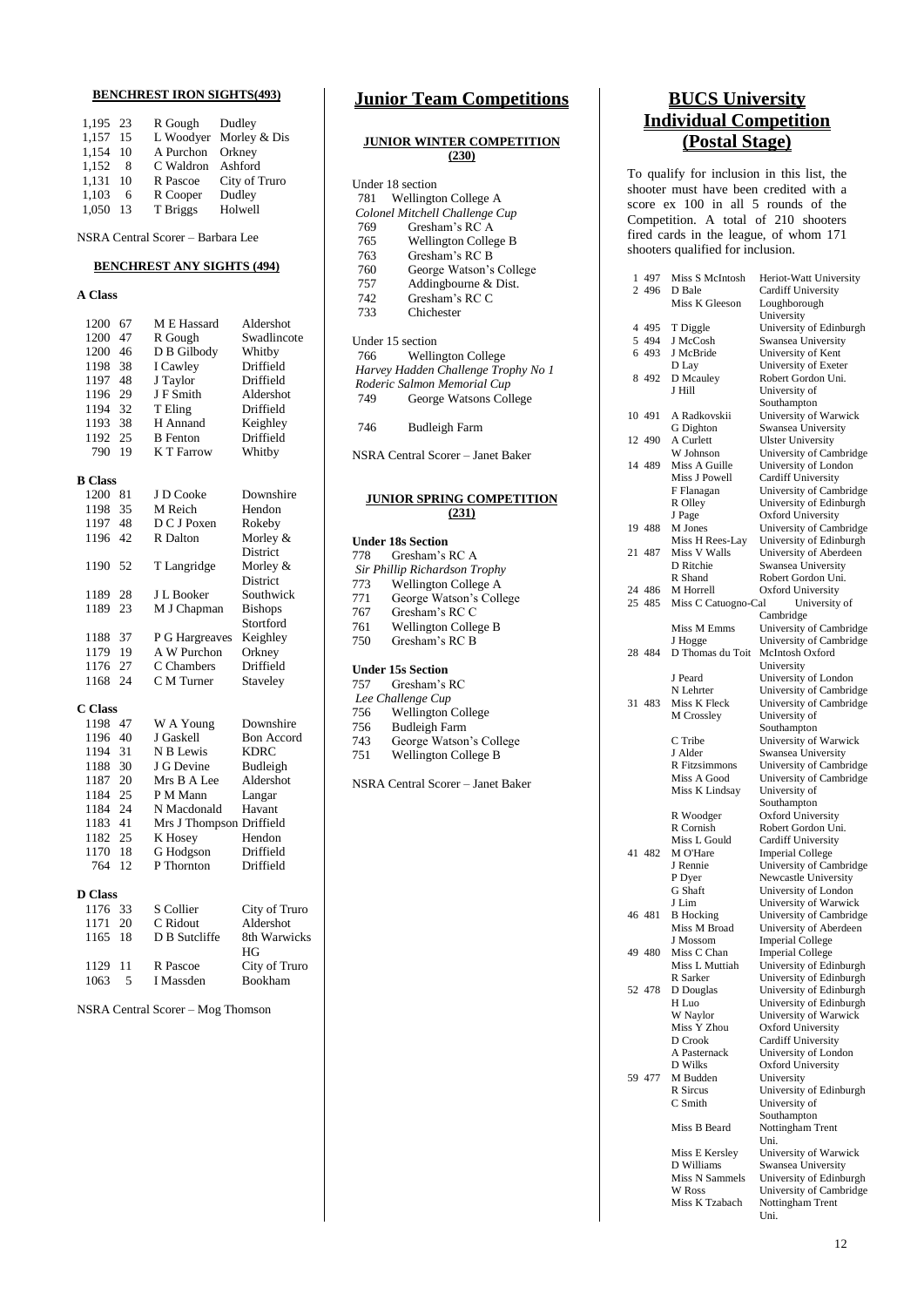|     |        | G Twinn                        | Oxford University                 |
|-----|--------|--------------------------------|-----------------------------------|
|     | 69 476 | A Luk                          | University of Warwick             |
|     |        | S Brooks                       | University of                     |
|     |        |                                | Southampton                       |
|     |        |                                | Miss L Kinsman Swansea University |
| 72  | 475    | T Smith                        | Durham University                 |
|     |        | Miss C Kim                     | University of London              |
|     |        | A Spensley                     | University of Exeter              |
|     |        | O Smouha                       | Newcastle University              |
|     |        |                                | Miss R HollowayCardiff University |
|     |        | Miss I Snell                   | Durham University                 |
|     |        | E Thomas                       | <b>Imperial College</b>           |
|     |        | T Sutton                       | University of Lincoln             |
| 80  | 474    | Miss S MacDonald               | University of                     |
|     |        |                                | Edinburgh                         |
|     |        | Miss H Walker                  | Newcastle University              |
|     |        | Miss A Cook                    | University of London              |
|     |        | Miss N England                 | University of Edinburgh           |
|     |        | G Ramsden                      | University of London              |
|     |        | Miss M Zhang                   | University of Edinburgh           |
|     |        | A Stops                        | Swansea University                |
|     |        | T Nightingale                  | Oxford University                 |
|     |        | H Marden                       | Durham University                 |
| 89  | 473    | R Zhou                         | University of Cambridge           |
|     |        | <b>B</b> Jenkins               | University of                     |
|     |        |                                | Southampton                       |
|     |        | S Craig                        | University of Sheffield           |
|     |        | R Alexander                    | <b>Cardiff University</b>         |
| 93  | 472    | L McGrath                      | <b>Cardiff University</b>         |
|     |        | J Hutton                       | University of London              |
|     |        | S Mason                        | University of Edinburgh           |
|     |        | Miss T Myagkova                | Oxford                            |
|     |        |                                | University                        |
|     |        | E Rosier                       | Swansea University                |
|     |        | Miss A Puchalla                | University of Edinburgh           |
|     |        | J Smith                        | University of                     |
|     |        |                                | Southampton                       |
|     |        | Miss K Peters                  | Durham University                 |
|     |        | G Stewart                      | University of Edinburgh           |
| 102 | 471    | M Ponya                        | University of Cambridge           |
|     |        | A Whitingham                   | University of                     |
|     |        |                                | Southampton                       |
|     |        | Miss I Popova                  | University of London              |
|     |        | Miss O Ng                      | Oxford University                 |
|     |        | T Jewson                       | <b>Oxford University</b>          |
| 107 | 470    | Miss A Grijincu                | <b>Imperial College</b>           |
| 108 | 469    | $H(G)$ Suen                    | Suen Imperial College             |
|     |        | Miss A Hoile                   | University of                     |
|     |        |                                | Southampton                       |
| 110 | 468    | G Barton-Wood                  | University of                     |
|     |        |                                | Southampton                       |
| 111 | 467    | Miss S Kemp                    | University of Warwick             |
| 112 | 466    | A Harrison                     | University of Cambridge           |
|     |        |                                | <b>Imperial College</b>           |
|     |        | D Lau                          |                                   |
|     |        | O Lake                         | Swansea University                |
| 115 | 465    | <b>W</b> Morton                | Durham University                 |
|     |        | C Flanagan                     | University of                     |
|     |        |                                | Southampton                       |
|     |        | Miss E Zhang                   | University of Cambridge           |
|     |        | Miss C Foley                   | University of London              |
|     |        | D Thompson                     | Robert Gordon Uni.                |
| 120 | 464    | <b>B</b> Somner-Bogard         | University of                     |
|     |        |                                | Warwick                           |
|     |        | Miss I Hartley                 | University of Exeter              |
| 122 | 463    | C Mckenzie                     | University of Warwick             |
|     |        |                                | W Jury-Simpson Swansea University |
|     |        | A Davies                       | Robert Gordon Universit           |
|     |        | F Dougall                      | Swansea University                |
| 126 | 462    | Miss Y Ge                      | University of                     |
|     |        | Edinburgh                      |                                   |
|     |        | D DeJongh                      | Swansea University                |
|     |        | Miss N Pasternak University of |                                   |
|     |        | Exeter                         |                                   |
|     |        | J Eyles                        | Durham University                 |
| 130 | 461    | S Buchan                       | Robert Gordon                     |
|     |        | Universit                      |                                   |
|     |        | R O'Neill                      | Swansea University                |
|     |        | G Matthews                     | Cardiff University                |
|     |        | G Gordon                       | <b>Cardiff University</b>         |
| 134 | 460    | E Mitchell                     | Robert Gordon                     |
|     |        | Universit                      |                                   |
|     |        | I Visockis                     | University of                     |
|     |        | Aberdeen                       |                                   |
|     |        | J Whitaker                     | Durham University                 |
| 137 | 459    | J Tunsley                      | Durham University                 |
| 138 | 458    | J Heywood                      | University of                     |
|     |        |                                | Cambridge                         |
|     |        | S Stewart-Barry                | University of Warwick             |
|     |        | L Wantenaar                    | University of London              |
|     |        | Miss M Beaton                  | University of Aberdeen            |
| 142 | 457    | Miss S Chang                   | <b>Oxford University</b>          |
|     |        |                                |                                   |

|        |     | A Evans                      | Nottingham Trent                        |
|--------|-----|------------------------------|-----------------------------------------|
|        |     |                              | Uni.                                    |
| 144    | 456 | H Sharpe                     | Nottingham Trent                        |
|        |     |                              | Uni.                                    |
| 145    | 454 | O Riley                      | University of Cambridge                 |
|        |     |                              |                                         |
|        |     | J Ruane                      | Swansea University                      |
| 147    | 453 | A McAninly                   | Swansea University                      |
| 148452 |     | Miss M Economidou            | University                              |
|        |     |                              | of Edinburgh                            |
| 149    | 450 | Miss E Naray                 | University of Aberdeen                  |
| 150    | 449 | M Dubras                     | Cardiff University                      |
|        |     | E Song                       |                                         |
|        |     |                              | University of Warwick                   |
| 152    | 448 | H Stradling                  | Swansea University                      |
|        |     |                              | Miss L Davidson Robert Gordon Universit |
| 154    | 447 | M Stopher                    | University of Cambridge                 |
|        |     | Miss L Lotowa                | Robert Gordon Universit                 |
| 156    | 445 | J Cheah                      | University of Warwick                   |
|        |     |                              |                                         |
|        |     | A Kaium                      | University of Warwick                   |
|        |     |                              | Miss S Y Kwong University of London     |
| 159    | 442 | <b>B</b> Williams            | Cardiff University                      |
|        |     | O Ferneyhough                | Nottingham Trent Uni.                   |
|        |     | I Campbell                   | University of Edinburgh                 |
| 162    | 441 | M Jenkins                    | Nottingham Trent Uni.                   |
|        |     | M Munt                       |                                         |
| 163    | 440 |                              | University of Aberdeen                  |
| 164    | 439 | E Morris                     | Durham University                       |
| 165    | 438 | J Gabb                       | Nottingham Trent Uni.                   |
|        |     | S Liu                        | University of Cambridge                 |
| 167    | 437 | J Leask                      | Durham University                       |
| 168    | 436 | S Rasoul                     | University of Cambridge                 |
|        |     |                              |                                         |
|        |     | R Marshall                   | Nottingham Trent Uni.                   |
| 170    | 434 | <b>B</b> Statman             | Swansea University                      |
|        |     | A J Pollock                  | Pollock Durham University               |
| 172    | 433 | <b>K</b> Barnes              | University of Warwick                   |
| 173    | 432 | L Evans                      | Swansea University                      |
| 174    | 430 | J Koo                        | University of Warwick                   |
|        |     |                              |                                         |
| 175    | 429 | W Smith                      | Swansea University                      |
|        |     | P Black                      | Nottingham Trent Uni.                   |
|        |     | <b>G</b> Stanley             | University of Warwick                   |
| 178    | 427 |                              | D Vingoe-WrightNottingham Trent         |
|        |     |                              | Uni.                                    |
|        |     | D Coll-Reed                  | University of Cambridge                 |
|        |     |                              |                                         |
|        |     | Miss G Gaber                 | University of Warwick                   |
| 181    | 424 | G Lam                        | Nottingham Trent Uni.                   |
|        |     | Miss G Semple                | University of Cambridge                 |
| 183    | 421 | J McKee                      | Robert Gordon Universit                 |
| 184    | 420 | C Palin                      | University of Warwick                   |
| 185    | 419 | T Parkes                     | University of Warwick                   |
|        |     |                              |                                         |
| 186    | 418 | G Clark                      | Swansea University                      |
| 187    | 412 | L Black                      | Durham University                       |
| 188    | 411 | A Browne                     | University of Cambridge                 |
|        |     | C Hart                       | Robert Gordon Universit                 |
| 190    | 408 | J Neale                      | Robert Gordon Universit                 |
| 191    | 406 | H Smith                      | University of Cambridge                 |
| 192    | 404 | <b>B</b> Robertson           | Nottingham Trent Uni.                   |
|        |     |                              |                                         |
|        |     | Miss K Palmer                | Cardiff University                      |
| 194    | 402 | A Easton                     | University of Aberdeen                  |
| 195    | 399 | Miss G Jenkins               | Swansea University                      |
| 196    | 388 | J Greene                     | University of Aberdeen                  |
|        |     | Miss J Leong                 | Swansea University                      |
| 198    | 383 | Miss M Deakin                | Nottingham Trent Uni.                   |
|        |     | Miss F Taquedees             | Nottingham Trent                        |
| 199    | 380 |                              |                                         |
|        |     |                              | Uni.                                    |
| 200    | 379 | C Oates                      | University of Edinburgh                 |
| 201    | 374 | D Cockling                   | Newcastle University                    |
| 202    | 373 | Miss L Farrelly              | Swansea University                      |
| 203    | 371 |                              | Miss P Anderson University of Aberdeen  |
| 204    | 364 | S Nawaz                      | University of Cambridge                 |
| 205    | 362 | F Kirpalani                  | University of Aberdeen                  |
| 206    | 361 | Miss S Singh                 | University of Southampton               |
|        |     |                              |                                         |
| 207    | 359 | J Gozdziewski                | University of Warwick                   |
| 208    | 357 | R Mason                      | Nottingham Trent Uni.                   |
| 209    | 310 |                              | Miss E A-Stman Nottingham Trent Uni.    |
| 210    | 287 | N Yuen                       | Newcastle University                    |
| 211    | 284 | J Tuffnell                   | University of Cambridge                 |
| 212    | 274 | Miss N Barnes                | Cardiff Metropolitan Un                 |
| 213    |     | J Harman                     | Nottingham Trent Uni.                   |
|        | 271 |                              |                                         |
| 214    | 269 |                              | Miss R E Martin Newcastle University    |
| 215    | 264 | T Patel                      | Nottingham Trent Uni.                   |
| 216    | 263 | C Wood                       | Robert Gordon Universit                 |
| 217    | 260 | T Mella                      | University of Warwick                   |
| 218    | 257 | Miss K Witts                 | Newcastle University                    |
| 219    | 255 | D D'Orsi                     | Robert Gordon Universit                 |
|        |     |                              |                                         |
| 220    | 251 | K Hewitt                     | Robert Gordon Universit                 |
| 221    | 246 | Miss I Healy-Millet          | Cardiff University                      |
| 222    | 233 | C Malcolm                    | Newcastle University                    |
|        |     | Miss A Gilliam               | University of Warwick                   |
| 224    | 228 | Miss N Dangoor University of |                                         |
|        |     |                              | Cambridge                               |
| 225    |     |                              |                                         |
|        | 197 | Miss K Tremayne              | Nottingham Trent                        |
|        |     |                              | Uni.                                    |
| 226    | 193 | N Bellusov                   | <b>Imperial College</b>                 |

|     |     | E Harriss     | <b>Imperial College</b>          |
|-----|-----|---------------|----------------------------------|
| 228 | 192 | Miss E Bale   | Cardiff Metropolitan Un          |
| 229 | 189 |               | Miss J (K) Zeng Imperial College |
| 230 | 188 | A Panskov     | <b>Imperial College</b>          |
| 231 | 187 | D Taylor      | <b>Imperial College</b>          |
| 232 | 174 | A Ahmin-Nejad | <b>Imperial College</b>          |
| 233 | 158 | L Goncharov   | Nottingham Trent Uni.            |
| 234 | 151 | A Seed        | Newcastle University             |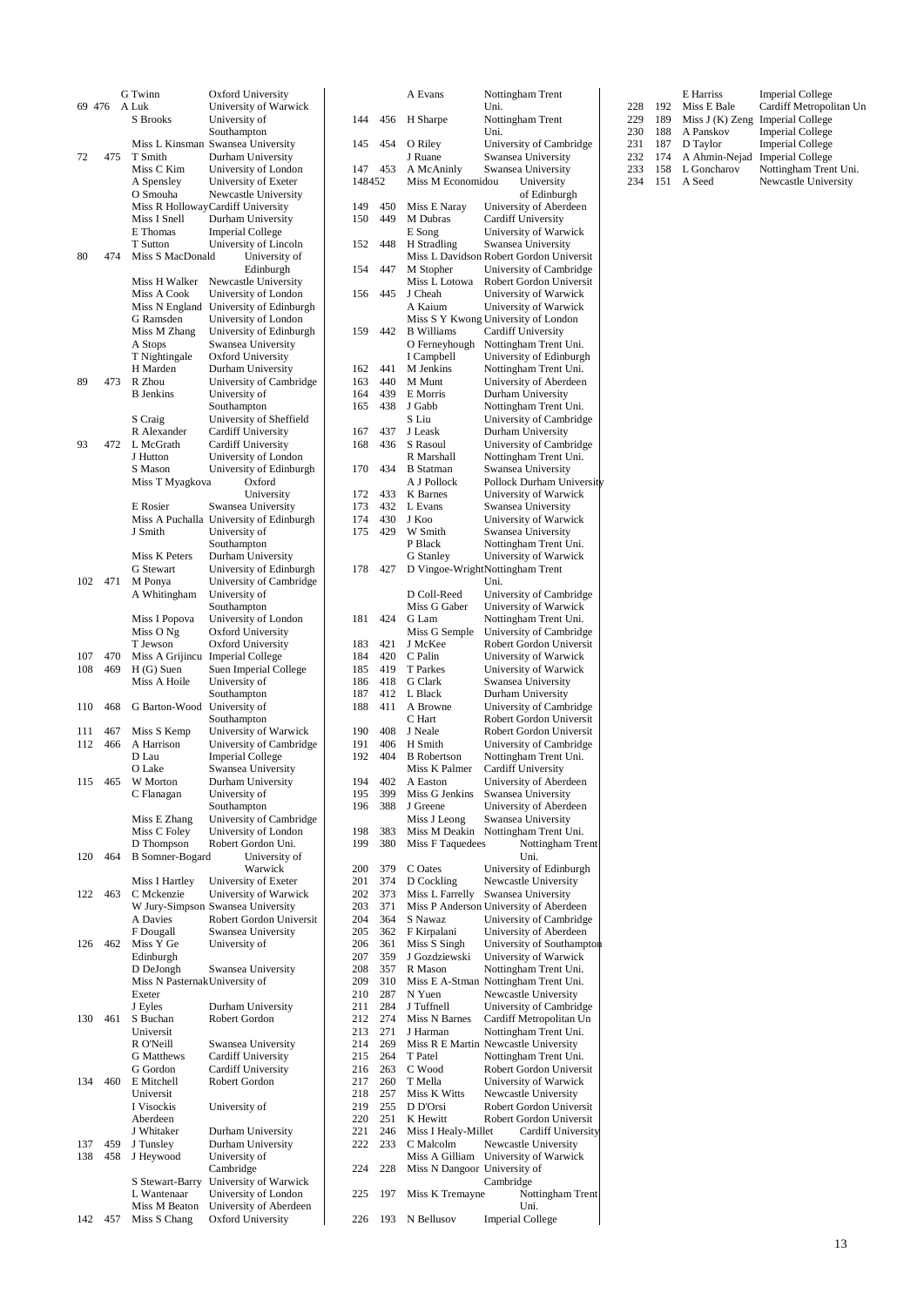# **National Ranking of Small -bore Shooters**

The National Ranking of Small bore Shooters is based on performance in a number of the Association's leagues. To qualify for inclusion in the ranking, a shooter must have shot all the rounds of the league and had no cards disallowed or unscored. National Rankings are based on the following leagues:

Long Range Rifle – Summer Lightweight Sport Rifle –Summer Short Range Benchrest – Summer 100yd Benchrest – Summer Short Range Rifle – Winter **210, 205, 405, 410** Positional Rifle – Winter **241** Slowfire Pistol – Winter **270** Air Rifle – Winter **260** Air Pistol – Winter **280**  50m Benchrest – Winter **291**

## **National Ranking of Small -bore Shooters 201 8/1 9**

## **Short Range Rifle**

#### **RWS National Short -Range League (210)**

The following is the National Ranking list of shooters in the RWS National Short -Range Winter League 201 8/1 9 . To qualify for inclusion in the list, the shooter must have been credited with a<br>score in all 10 rounds of the League. A total of 511 shooters fired cards in the league, of whom 456 shooters qualified for inclusion in the ranking.

|    | 99.60 | O Barron, Watsonian               |
|----|-------|-----------------------------------|
|    |       | N J Day, Bedford                  |
| 3  |       | 99.50 D J A Lake, Romford         |
| 4  |       | 99.30 R Shaw, Easingwold          |
|    |       | P Hobbs, Budleigh Farm            |
|    |       | M Guille, Sarisbury               |
|    |       | 99.20 J Cole-Hamilton, Bon Accord |
|    |       | S Baker, Easingwold               |
|    |       | J Pugsley, Budleigh Farm          |
|    |       | H Matheson, Chichester            |
| 11 |       | 99.10 J Burrage, Market Drayton   |
|    |       | R Dowling, Chichester             |
|    |       | J Smith, Colchester               |
| 14 | 99.00 | Mrs W L Foith, Bedford            |
|    |       | A Dove, Watsonian                 |
|    |       | W Baird, Havant                   |
| 17 |       | 98.90 M Mutch, Marlow             |
|    |       | M Newman, Budleigh Farm           |

|     |       | S L Green, Altrincham                                     |
|-----|-------|-----------------------------------------------------------|
|     |       | S Bleither, Sidbury<br>R Esson, Bon Accord                |
|     |       | Mrs L Jones, Bookham                                      |
|     |       | S Huxley, Gogs                                            |
|     |       | J A Duguid, Bedford                                       |
| 25  | 98.70 | A Fearn, Colchester                                       |
|     |       | R Hemingway, Rugeley<br>M Lawton, Basingstoke (1945)      |
|     |       | I Potts, Surbiton Postal                                  |
| 29  | 98.60 | C White, East Grinstead                                   |
|     |       | P Brett, Watsonian                                        |
|     |       | W F Brown, Chobham & Dist.                                |
|     |       | J Latimer, Bon Accord<br>P Batten, Okehampton             |
|     |       | M Scrivens, Chobham & Dist.                               |
| 35  | 98.50 | R Taylor, Brgh of Wandsworth                              |
|     |       | A R Anderson, Hawick                                      |
|     |       | A Pamment, Colchester                                     |
|     |       | B Grant-Jones, B'stoke(1945)<br>N Clark, Down Hatherley   |
|     |       | R Chasemore, New Milton                                   |
|     |       | D Crispin, Bookham                                        |
|     |       | G C Pope, Ham & Petersham                                 |
| 43  | 98.40 | T Kidner, Bon Accord<br>Ms L Agates, Pinhoe               |
|     |       | T Wilde, East Grinstead                                   |
|     |       | <b>B</b> NEsom, Easingwold                                |
|     |       | R Gascoyne, Felton & District                             |
|     |       | D Moyes, Bury St Edmunds                                  |
|     |       | G Scruton, South Hants City<br>N Mace, Basingstoke (1945) |
|     |       | R French, Chichester                                      |
|     |       | R Warnes, Torfaen                                         |
|     |       | A R Pile, Bideford                                        |
| 54  | 98.30 | K Thomas, Easingwold<br>I Kuprov, Sarisbury               |
|     |       | J Barron, Watsonian                                       |
|     |       | G Tarry, Leicester & District                             |
|     |       | S Turner, Heston & Hounslow                               |
| 59  | 98.20 | A Travis, Bideford                                        |
|     |       | R Hackshall, Colchester<br>J Gaskell, Bon Accord          |
|     |       | M Sinclair, EU Alumni                                     |
|     |       | T Edwards, Easingwold                                     |
|     |       | M Brain, East Grinstead                                   |
|     |       | R Forster, Alton Hants                                    |
| 66  | 98.10 | R Miles, Okehampton<br>J Ross, Bon Accord                 |
|     |       | W Richards, Eastbourne                                    |
|     |       | N Davis, Havant                                           |
|     |       | J Livingstone, Ashford & Dist.                            |
| 72  | 98.00 | P Pearce, Sarisbury<br>M Arnstein, Altrincham             |
|     |       | I S Shanks, Bon Accord                                    |
|     |       | W Vaughan, Hawick                                         |
|     |       | S Crowther, Staveley                                      |
| 77  | 97.90 | G Webb, Romford<br>D Bowden, Bury St Edmunds              |
|     |       | G Matta, St Austell                                       |
|     |       | B J Machin, Leek & District                               |
|     |       | M Joyce, Forres                                           |
|     |       | G Nash, Bearsted & Thurnham<br>J Osborn, Staveley         |
|     |       | M Buttery, Rugeley                                        |
|     |       | C Ingram, Romford                                         |
|     |       | <b>B Stubbins, Staveley</b>                               |
|     |       | N Baker, Watsonian<br>I Cooper, South Hants City          |
| 88  | 97.80 | Miss C Doe, Worplesdon                                    |
|     |       | D Higgs, Bournemouth                                      |
|     |       | T Hammond, Bookham                                        |
|     |       | R McAlpine, Bon Accord                                    |
|     |       | H Sutherland-Hawes, Ham&P<br>J Newton, Pinhoe             |
| 94  | 97.70 | J Smith, Colchester                                       |
|     |       | D Lumsden, Andover                                        |
|     |       | G Moffatt, Andover                                        |
| 98  | 97.60 | D Cooper, Budleigh Farm<br>S Burville, Andover            |
|     |       | A Banner, Staveley                                        |
|     |       | C J White, Marlow                                         |
|     |       | S Spindler, Colchester                                    |
| 103 | 97.50 | P Noakes, Pinhoe<br>M Blezard, Leek & District            |
|     |       | E Guilloud, Worplesdon                                    |
|     |       | D Swain, Bedford                                          |
|     |       | A Hamilton, B'stoke (1945)                                |
|     |       | S Riley, EU Alumni<br>A I Edwards, New Milton             |
|     |       | D Hartly, Alton Hants                                     |
|     |       |                                                           |

| 111 | 97.40 | T Gleed, Sarisbury<br>D White, East Grinstead<br>C Davies, Bournemouth           |
|-----|-------|----------------------------------------------------------------------------------|
|     |       | A Laurie, Bon Accord<br>A Nevatte, South Hants City<br>Z Roberts, Market Drayton |
| 117 | 97.30 | A J Williamson, Marlow<br>C E T Allan, Bon Accord                                |
|     |       | J Jackson, Wilmslow<br>Mrs G Barber, Sarisbury                                   |
|     |       | Ms D Russell, Ashford & Dist.<br>S Holder, Bury St Edmunds                       |
|     |       | R Barter, Budleigh Farm<br>Mrs S C Day, Bedford                                  |
| 124 | 97.20 | M Taylor, Pinhoe<br>E Roy, Bon Accord                                            |
|     |       | Mrs A Guilloud, Worplesdon                                                       |
|     |       | J I Knox, Bearsted & T'ham<br>M Taylor, New Milton                               |
| 129 | 97.10 | F Smit, Hendon<br>W P Hammond, St Austell                                        |
|     |       | R Owen, City of Truro<br>N Stofberg, Bon Accord                                  |
|     |       | C Richards, Havant<br>S Harris, Chippenham                                       |
|     |       | A Wilkie, Bournemouth                                                            |
|     |       | S Bold, Worplesdon<br>K Nixon, Hawick                                            |
| 139 | 97.00 | P Saunders, Gogs<br>Mrs M Reid, Forres                                           |
|     |       | S Breeze, Rugeley<br>K Ridley, Wilmslow                                          |
|     |       | R Cockayne, Leicester & Dist.<br>G Smith, Chichester                             |
|     |       | M Smith, Leek & District<br>S Clark, Hampton                                     |
|     |       | A Mason, David Charles                                                           |
|     |       | A Clancy, Westland (Yeovil)<br>K Silver, Bon Accord                              |
|     |       | E Rudyte, Heston & Hounslow<br>C P Gordon, Bookham                               |
|     |       | D Saunders, Bearsted & T'ham<br>J Nichols, Gogs                                  |
| 153 | 96.90 | V Rudis, Heston & Hounslow<br>R Beard, Pinhoe                                    |
|     |       | M Bromley, Ashford & District<br>S Wright, Ashford & District                    |
|     |       | I Pettett, Worplesdon<br>J Whittle, Chichester                                   |
|     |       | G Sarin, Stock Exchange                                                          |
|     |       | Ms N Williams, Pinhoe<br>J G Clark, St Nicholas                                  |
|     |       | R Mawji, Heston & Hounslow<br>A Roberts, Chobham & Dist.                         |
| 164 | 96.80 | S Penrose, Colchester<br>P Kermode, Staveley                                     |
|     |       | N Harcus, Felton & District<br>D Glover, Rugeley                                 |
|     |       | S Bennie, Okehampton<br>M Kettle, East Grinstead                                 |
|     |       | C A Coxon, Sunderland<br>C Brown, Leicester & District                           |
|     |       | I Dove, Bearstead & Thurnham                                                     |
| 174 | 96.70 | D Sprules, Ashford & District<br>J Howe, Romford                                 |
|     |       | M Miszta, Portlethen<br>T Steel, Downshire                                       |
|     |       | Ms S M Sharp, Bon Accord<br>J Howard, East Grinstead                             |
|     |       | M G Rennie, Marlow<br>G Nelson, Altrincham                                       |
| 182 | 96.60 | M Wood, Alton, Hants<br>I Leigh, Rugeley                                         |
|     |       | J Ford, Bury St Edmunds<br>P Jones, Bookham                                      |
|     |       | T Stubbins, Staveley                                                             |
|     |       | Mrs J Nicholl, Marlow<br>F Haskett, Gogs                                         |
|     |       | D Cotton, Havant<br>M King, Staveley                                             |
|     |       | A Parkinson, Ashford & Dist.<br>A Henson, Wilmslow                               |
|     |       | K Bramham, Staveley<br>J Cowan, Alton, Hants                                     |
| 195 | 96.50 | T Green, East Grinstead<br>M Gurney, Basingstoke (1945)                          |
|     |       | M Frost, Bristol Invicta<br>P Oates, Romford                                     |
|     |       | P Wright, Staveley                                                               |
|     |       | G Freeman, Ashford & Dist.<br>P Dean, Market Drayton                             |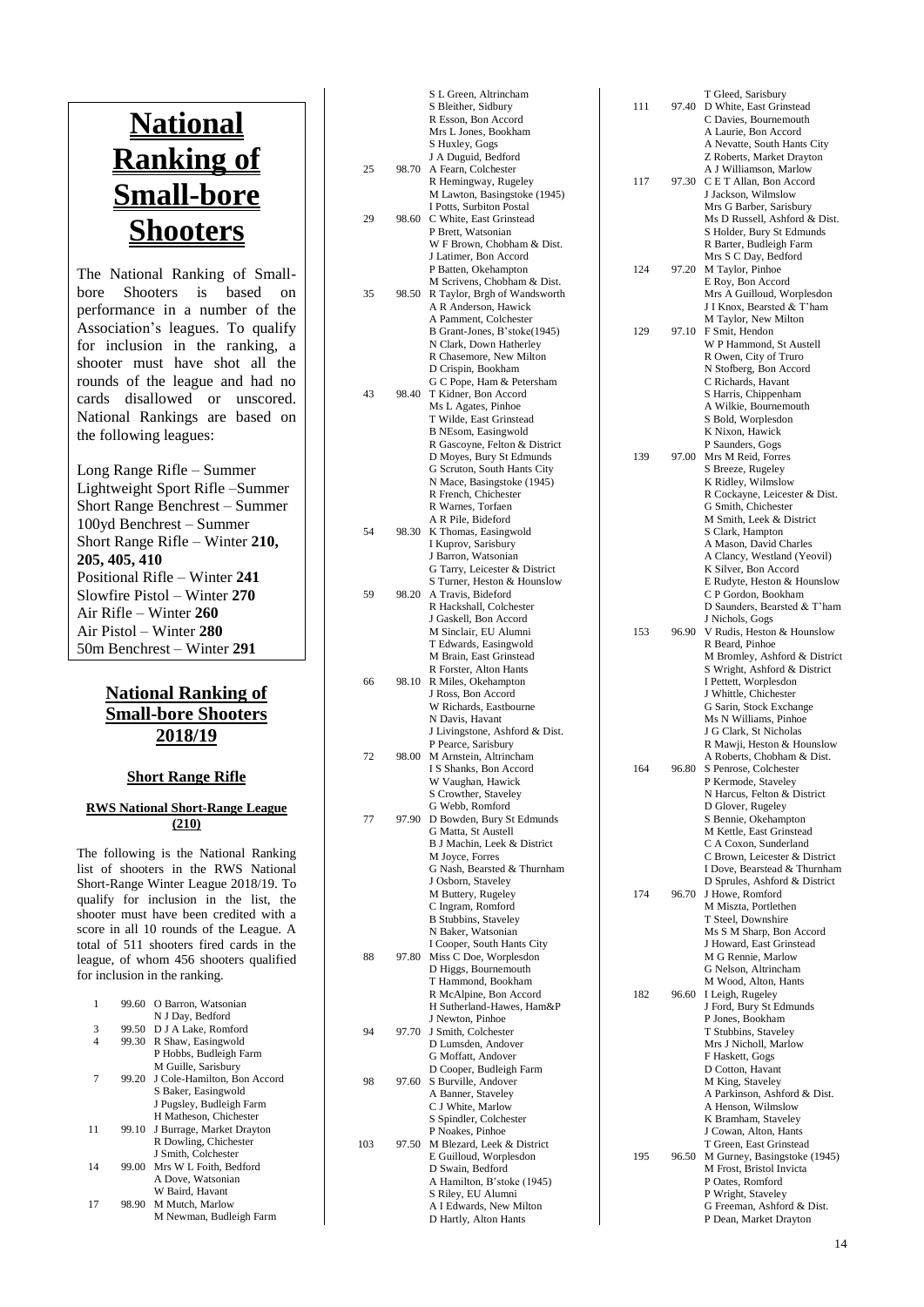| 202 |       | L Sinclair, EU Alumni<br>96.40 A Hitchen, Bournemouth      |     |
|-----|-------|------------------------------------------------------------|-----|
|     |       | M Nevatte, Havant<br>S A Jones, Weston                     |     |
|     |       | N Parry, Surbiton Postal<br>R Skidmore, Leicester & Dist.  |     |
| 208 |       | R Fox, Budleigh Farm<br>96.30 P Merridan, B of W'worth     | 298 |
|     |       | Ms C Coles, Stock Exchange                                 |     |
|     |       | J Donovan, Weston<br>P Thomson, Bideford                   |     |
|     |       | S P Chadwick, Leek & District<br>M Wright, Marlow          |     |
|     |       | D R Price, St Nicholas<br>S Holt, Weston                   | 305 |
|     |       | J Beaumont-Kerridge, St Aust                               |     |
|     |       | I Coates, Leek & District<br>K Loukas, Altrincham          |     |
| 219 | 96.20 | J O'Connell, Chobham & Dist.<br>R Jarvis, Down Hatherley   |     |
|     |       | J V Smith, Sunderland                                      | 312 |
|     |       | M Barlow, East Grinstead<br>M Clarke, Hampton              |     |
|     |       | A Perry, Havant<br>S Hayes, Sarisbury                      |     |
|     |       | J Wells, Hampton                                           |     |
|     |       | M Hull, Paignton<br>J Allan, East Grinstead                |     |
| 229 | 96.10 | P Watkiss, Rugeley<br>N Brittan, Leicester & District      | 320 |
|     |       | R Grice, Staveley                                          |     |
|     |       | M Thomson, Bideford<br>B Jones, Torfaen                    |     |
|     |       | Ms D Mackie, Pinhoe                                        |     |
|     |       | I Douglas, St Nicholas<br>P Chamberlain, Colchester        | 326 |
|     |       | J H Spencer, Marlow<br>S Bushell, East Grinstead           |     |
|     |       | C Tucker, Andover                                          | 330 |
| 240 | 96.00 | D G Scott, Weston<br>Ms S Hart, South Hants City           |     |
|     |       | A Parker, Colchester<br>G Walker, B of Wandsworth          |     |
|     |       | S Pretor, Colchester                                       |     |
|     |       | G Quinn, Bedford<br>T Stokes, Alton, Hants                 | 337 |
|     |       | W Parsey, Bedford                                          |     |
|     |       | M Melvin, Bon Accord<br>J Harris, Chippenham               |     |
| 251 | 95.90 | J Broadhurst, Wilmslow<br>B Harper, Havant                 |     |
|     |       | K Woodley, Sidbury                                         | 343 |
|     |       | S Sandground, Altrincham<br>B Kelly, Bideford              |     |
| 256 |       | P Yeomans, St Austell<br>95.80 A N Gibbons, Altrincham     | 346 |
|     |       | P Phillips, Eastbourne                                     |     |
|     |       | P Knight, Rugeley<br>R C Carter, Bedford                   | 349 |
|     |       | C Waldron, Ashford & Dist.<br>S C Webb, Bedford            |     |
|     |       | W Flood, Budleigh Farm                                     |     |
| 263 | 95.70 | R Butcher, Salisbury<br>J Kirkham, Hendon                  |     |
|     |       | Ms E McNiven, S Exchange<br>R Chapman, Hawick              | 356 |
|     |       | Miss O Beech, Rugeley                                      |     |
|     |       | E Conn, Downshire<br>G Kershaw, Rugeley                    | 359 |
| 271 | 95.60 | A Wyspianski, Hendon<br>P Gurney, Basingstoke (1945)       | 361 |
|     |       | Mrs M Evans, Bristol Invicta                               | 363 |
|     |       | R Martin, Colchester<br>M Payne, Colchester                |     |
|     |       | C Potter, Tofaen<br>S Bamford, Paignton                    |     |
|     |       | Ms S Marshall, Eastbourne                                  |     |
| 278 | 95.50 | G Rowcroft, East Grinstead<br>T Gainey, Basingstoke (1945) | 370 |
|     |       | K Dennis, Bearsted & T'ham                                 |     |
|     |       | J Bottrill, Rugeley<br>C Reeves, Paignton                  |     |
|     |       | T Brown, Havant<br>F Potts, Surbiton Postal                | 374 |
|     |       | A Ainge, Torfaen                                           |     |
| 286 | 95.40 | M Greenslade, Romford<br>M Frost, Sarisbury                | 378 |
|     |       | G Bailey, Crewe<br>J Mackie, Pinhoe                        |     |
|     |       | P Baron, Rugeley                                           |     |
| 291 | 95.30 | T Stokes, Down Hatherley                                   |     |

|     |       | R Green, Altrincham                                          |
|-----|-------|--------------------------------------------------------------|
|     |       | T Shallcross, Forres<br>R Aldous, Bearsted & T'ham           |
|     |       | I D Beeson, Altrincham<br>A Ross, Portlethen                 |
| 298 | 95.20 | M Holdway, Sarisbury<br>J Hibbert, Rugeley                   |
|     |       | T Lockett, Leek & District                                   |
|     |       | S Attaway, EU Alumni<br>N Winning, Marlow                    |
|     |       | R Webb, David Charles<br>Mrs L A Hammond, St Austell         |
|     |       | W Preston, New Milton                                        |
| 305 | 95.10 | I Young, Havant<br>G Abbotts, Rugeley                        |
|     |       | Miss J Phelps, New Milton<br>P D Dodds, Felton & District    |
|     |       | Mrs S Sutton, City of Truro                                  |
|     |       | H Webber, Down Hatherley<br>J Alexander, Havant              |
| 312 | 95.00 | J Marchant, Bedford<br>V Tyne, Rugeley                       |
|     |       | M Jamie, Torfaen<br>Miss S Bennetts, City of Truro           |
|     |       | J Rowe, South Hants City                                     |
|     |       | A Livett, Pinhoe<br><b>B Stannard, St Nicholas</b>           |
| 320 | 94.90 | M Ferrari, Forres<br>D Johnson, Leicester & Dist.            |
|     |       | D Patel, Ham & Petersham                                     |
|     |       | M Ellis, Ashford & Dist.<br>Y Hoile, Bideford                |
|     |       | R Heath, Market Drayton<br>G Delaney, Rugeley                |
| 326 | 94.80 | M Hubbard, Chippenham                                        |
|     |       | <b>B</b> Myles, Havant<br>A Baskerville, Leek & Dist.        |
| 330 | 94.70 | A Darch, Bideford<br>A Jackson, Wilmslow                     |
|     |       | G Davies, City of Truro<br>M Crook, Torfaen                  |
|     |       | D Spreadbury, Bournemouth<br><b>B Clarke, Stock Exchange</b> |
|     |       | E Thorn, Sunderland                                          |
| 337 | 94.60 | S Thorogood, City of Truro<br>D Carter, Bury St Edmunds      |
|     |       | M Lawrence, Chippenham<br>P Gibbs, Alton, Hants              |
|     |       | K Snary, Leicester & Dist.<br>R White, Budleigh Farm         |
|     |       | M Tranter, B of Wandsworth                                   |
| 343 | 94.50 | P Luke, Stock Exchange<br>B Coles, Basingstoke (1945)        |
| 346 | 94.40 | P Cullen, Chippenham<br>D Tiller, Heston & Hounslow          |
|     |       | R Nichols, East Grinstead<br>J Herring, Gogs                 |
| 349 | 94.30 | R Warren, St Nicholas                                        |
|     |       | P Fitzsimmons, Sarisbury<br>V Nilsen, Chobham & District     |
|     |       | J Hopkins, Budleigh Farm<br>Mrs S Wilde, East Grinstead      |
|     |       | B Gatewood, Ham&Petersham<br>S Marsland, Altrincham          |
| 356 | 94.20 | J Briggs, Sunderland                                         |
|     |       | J Chisholm, East Grinstead<br>G Bewsher, Basingstoke(1945)   |
| 359 | 94.10 | D Moores, Marlow<br>R Stringer, Romford                      |
| 361 | 94.00 | Ms K Barrett, Hampton<br>K Hayles, Havant                    |
| 363 | 93.90 | R Conn, Downshire                                            |
|     |       | R Woodland, Leicester & Dist.<br>B G Allan, Portlethen       |
|     |       | Ms L Reid, Forres<br>A Hibberd, Sidbury                      |
|     |       | B Marshall, Alton, Hants<br>R G Birch, Portlethen            |
| 370 | 93.80 | R Hilborne, Torfaen<br>A Brookes, Crewe                      |
|     |       | J Brooks, Wilmslow                                           |
| 374 | 93.70 | S Harvey, Budleigh Farm<br>A Raymont, Bideford               |
|     |       | N Day, Eastbourne<br>H Kadhem, Altrincham                    |
| 378 | 93.60 | Mrs D Ward, Sunderland<br>S Gurner, Torfaen                  |
|     |       | <b>B</b> Davis, David Charles                                |
|     |       | A Chesterton, Hinckley<br>M V Elvy, Ashford & Dist.          |
|     |       | Ms S Pietikainen, S Exchange                                 |

| 383        | 93.50          | A Poole, Wilmslow                                      |
|------------|----------------|--------------------------------------------------------|
| 385        | 93.40          | D Roovers, Hinckley                                    |
|            |                | R Zubiak, Westland (Yeovil)<br>D Slessor, Portlethen   |
|            |                | S Fiddler, Leicester & Dist.                           |
|            |                | O Hart Pugh, Torfaen                                   |
|            |                | H Stafford, Wilmslow                                   |
|            |                | T Newey, Leek & District                               |
|            |                | N Ryley, Paignton                                      |
| 392        | 93.30          | C Willians, Leek & District                            |
|            |                | S Dutton, Wilmslow<br>C Dunn, Havant                   |
|            |                | G Scott-Brooker, Crewe                                 |
| 396        | 93.10          | A Frankland, Okehampton                                |
|            |                | W Morgan, Rugeley                                      |
|            |                | W M Davis, Weston                                      |
|            | 93.00          | B Metcalf, Basingstoke (1945)                          |
| 400        |                | P Robinson, Bedford<br>A Boothroyd, Down Hatherley     |
|            |                | P Durnin, Leicester & District                         |
| 403        | 92.90          | P White, David Charles                                 |
|            |                | A Barratt, Sidbury                                     |
|            |                | L Featherstone, Rugeley                                |
| 406        | 92.70          | R Bassey, Bedford                                      |
|            |                | V Butler, Andover<br>B Wilson, Leek & District         |
| 409        | 92.50          | H Elliott, Surbiton Postal                             |
|            |                | G Johnson, Torfaen                                     |
|            |                | J Tyne, Rugeley                                        |
| 412        | 92.40          | J Hickson, Crewe                                       |
|            |                | A Thompson, Hinckley                                   |
| 414<br>415 | 92.30<br>92.20 | R Tilstone, Market Drayton<br>J Holterman, Downshire   |
| 416        | 92.10          | P Hickie, Romford                                      |
|            |                | J Kemp, Rugeley                                        |
|            |                | S Adams, Rugeley                                       |
| 419        | 92.00          | A Booth, Sidbury                                       |
|            |                | L Hamilton, Bideford                                   |
| 421<br>422 | 91.90<br>91.70 | P Willis, Rugeley<br>M Eaton, Hinckley                 |
|            |                | Miss H Bottrill, Rugeley                               |
| 424        | 91.60          | T Read, David Charles                                  |
| 425        | 91.50          | D Cameron, Hampton                                     |
|            |                | J Wilshaw, Crewe                                       |
| 428        | 91.40          | J Teece, Bristol Invicta<br>A Parker, Bearsted & T'ham |
| 429        | 91.30          | R Purnell, Westland (Yeovil)                           |
|            |                | Mrs M Featherstone, E G'stead                          |
| 431        | 91.20          | P Snell, Okehampton                                    |
| 432        | 91.10          | P Saunders, Wesland (Yeovil)                           |
| 433        | 91.00          | N Munson, Colchester                                   |
| 435        | 90.70          | N Simpson, Bearsted & T'ham<br>P Wingfield, Pinhoe     |
|            |                | J Wilson, Colchester                                   |
| 437        | 90.60          | E Armstrong, Felton & District                         |
| 438        | 90.30          | P Baker, Bristol Invicta                               |
| 439        | 90.10          | S Heanes, Alton, Hants                                 |
|            |                | J Goadby, Hinckley                                     |
| 441        | 89.80          | G Hartley, Alton, Hants<br>S Lees, Paignton            |
| 443        | 89.60          | D Bird, Bearsted & Thurnham                            |
| 444        | 89.50          | A Piper, Westland (Yeovil)                             |
| 445        | 89.40          | G Spier, Okehampton                                    |
| 446        | 89.30          | N Ayre, Bideford                                       |
| 447        | 88.60          | T Charrington, Alton, Hants                            |
| 449        | 88.30          | P Evans, Rugeley<br>I Sime, Borough of W'worth         |
| 450        | 88.20          | K Richards, Salisbury                                  |
| 451        | 88.00          | A Teece, Bristol Invicta                               |
| 452        | 87.60          | J Cox, Rugeley                                         |
|            |                | K Kimber, Bearsted & T'ham                             |
| 454        | 86.70          | L Szewczuwianiec, Romford                              |
| 455<br>456 | 81.70<br>75.30 | J Youngman, Romford<br>D Rotherham, Marlow             |
|            |                |                                                        |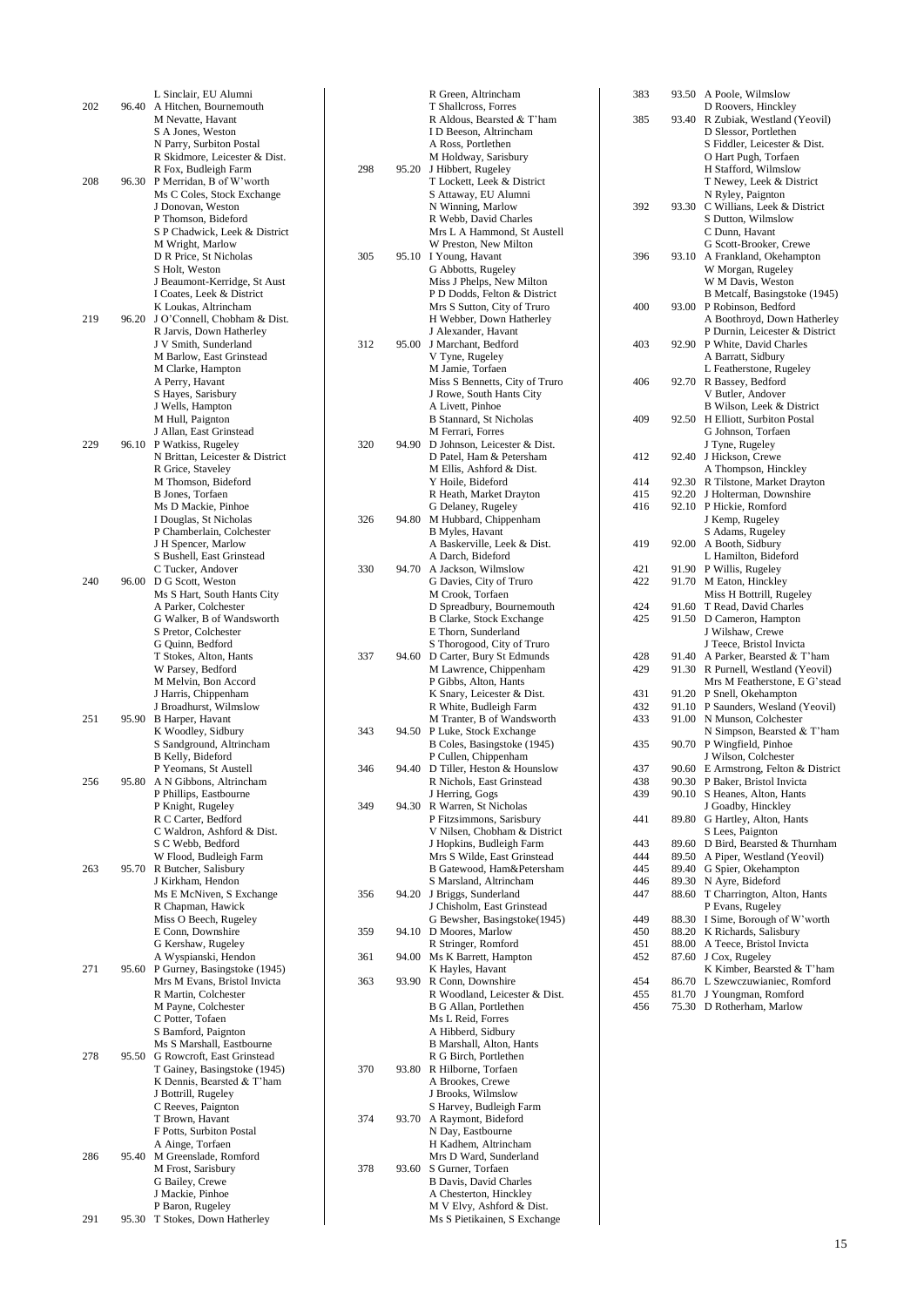### **Veterans Short Range League (205)**

The following is the National Ranking list of shooters in the Veterans Short Range Winter League 2018/19. To qualify for inclusion in the list, the shooter must have been credited with a score in all 10 rounds of the League. A total of 37 shooters fired cards in the league, of whom 35 shooters qualified for inclusion in the ranking.

| 1              | 99.20 | J Cole-Hamilton, Bon Accord    |
|----------------|-------|--------------------------------|
| $\overline{2}$ | 98.50 | T Kidner, Bon Accord           |
|                |       | J Duguid, Bedford              |
| 4              | 98.30 | P Pearce, Sarisbury            |
| 5              | 98.20 | J Gaskell, Bon Accord          |
| 6              | 98.00 | I Shanks, Bon Accord           |
| 7              | 97.90 | B J Machin, Leicester & Dist.  |
|                |       | D Swain, Bedford               |
|                |       | MrsA Travis, Bideford          |
| 10             | 97.60 | R McAlpine, Bon Accord         |
| 11             | 97.40 | A J Williamson, Marlow         |
| 12             | 97.20 | T Gleed, Sarisbury             |
| 13             | 97.00 | G Barber, Sarisbury            |
| 14             | 96.90 | Ms S M Sharp, Bon Accord       |
| 15             | 96.70 | M G Rennie, Marlow             |
| 16             | 96.60 | Mrs J Nicholl, Marlow          |
| 17             | 96.40 | R Gladwin, Basildon            |
| 18             | 96.30 | S P Gladwin, Leek & District   |
|                |       | I Coates, Leek & District      |
| 20             | 96.20 | <b>B</b> Kelly, Bideford       |
| 21             | 96.00 | Mrs M Thomson, Bideford        |
| 22             | 95.80 | R Carter, Bedford              |
| 23             | 95.70 | G Kershaw, Rugeley             |
| 24             | 95.30 | V Tyne, Rugeley                |
| 25             | 95.20 | T Lockett, Leek & District     |
| 26             | 94.90 | Mrs Y Hoile, Bideford          |
| 27             | 94.80 | A Baskerville, Leek & District |
| 28             | 94.70 | E Thorn, Sunderland            |
| 29             | 94.10 | C Stevens, Basildon            |
| 32             | 93.40 | T Newey, Leek & District       |
| 31             | 93.30 | K L Dinkel, Sunderland         |
| 32             | 92.10 | J Kemp, Rugeley                |
| 33             | 92.00 | L Hamilton, Bideford           |
| 34             | 90.50 | A Greenlees, Sunderland        |
| 35             | 89.90 | Mrs G Lee, Basildon            |
|                |       |                                |

#### **Veterans Individual Short Range League (405)**

The following is the National Ranking list of shooters in the Veterans Individual Short Range Winter League 2018/19. To qualify for inclusion in the list, the shooter must have been credited with a score in all 10 rounds of the League. A total of 46 shooters fired cards in the league, of whom 38 shooters qualified for inclusion in the ranking.

| 1  | 99.20 | J Cole-Hamilton, Bon Accord |
|----|-------|-----------------------------|
| 2  | 99.00 | R R Simpson, Greenock       |
|    |       | W P Baird, Havant           |
| 4  | 98.80 | G S Weekes, Ruislip         |
| 5  | 98.70 | J A Duguid, Bedford         |
| 6  | 98.40 | T Kidner, Bon Accord        |
| 7  | 98.10 | CR McLean, Greenock         |
| 8  | 98.00 | I Shanks, Bon Accord        |
| 9  | 97.80 | R McAlpine, Bon Accord      |
|    |       | M Arnstein, Altrincham      |
|    |       | <b>B</b> Jones, Torfaen     |
| 12 | 97.70 | G A Meadows, Wigan          |
| 13 | 97.60 | J Gaskell, Bon Accord       |
| 14 | 97.50 | D Swain, Bedford            |
|    |       | I S Henderson, Larbert      |
| 16 | 97.10 | E Guilloud, Worplesdon      |
|    |       | P Terry, MJMRC Fittleworth  |
| 18 | 97.00 | RMT Beard, Pinhoe           |
| 19 | 96.70 | Ms S M Sharp, Bon Accord    |
| 20 | 96.20 | M Melvin, Bon Accord        |
| 21 | 96.00 | KLJ Hayles, Havant          |
| 22 | 95.70 | P Gladwin, Basildon         |
|    |       | C Potter, Torfaen           |
| 24 | 95.60 | S J Bamford, Paignton       |

| 25 | 95.10 | M Crook, Torfaen        |
|----|-------|-------------------------|
| 26 | 94.70 | E Thorn, Sunderland     |
| 27 | 94.60 | M Lawrence, Chippenham  |
| 28 | 94.50 | P Cullen, Chippenham    |
| 29 | 94.30 | K L Dinkel, Sunderland  |
| 30 | 93.00 | K I Adair, Ashford      |
| 31 | 92.80 | P Waghorn, Basildon     |
| 32 | 92.50 | G Johnson, Torfaen      |
| 33 | 92.40 | J Buckley, Bookham      |
| 34 | 91.90 | PM Bailey, W'bury&T'on  |
| 35 | 90.40 | A Greenlees, Sunderland |
| 36 | 89.60 | Mrs. G Lee, Basildon    |
|    |       | G A Smith, Sunderland   |
| 38 | 88.90 | R Jones, Basildon       |

#### **Individual Prone Short Range League (410)**

The following is the National Ranking list of shooters in the Individual Prone Short Range Winter League 2018/19. To qualify for inclusion in the list, the shooter must have been credited with a score in all 10 rounds of the League. A total of 89 shooters fired cards in the league, of whom 74 shooters qualified for inclusion in the ranking.

| 1              | 99.60 | N J Day, Bedford               |
|----------------|-------|--------------------------------|
| $\overline{c}$ | 99.20 | H Simpson, Wick                |
| 3              | 98.90 | S L Green, Altrincham          |
| $\overline{4}$ | 98.80 | J A Duguid, Bedford            |
|                |       | R Dowling, MJMRC Fittleworth   |
| 6              | 98.70 | G Moffatt, Windsor             |
| 7              | 98.60 | J Latimer, Bon Accord          |
| 8              | 98.40 | T Kidner, Bon Accord           |
|                |       | <b>B</b> F Stubbins, Staveley  |
| 10             | 98.20 | A Cooney, EMRR                 |
| 11             | 98.20 | J Gaskell, Bon Accord          |
|                |       | A R Anderson, Hawick           |
| 13             | 98.00 | I Shanks, Bon Accord           |
|                |       | J Ross, Bon Accord             |
|                |       | E R Haigh, Soke TSC            |
| 16             | 97.90 | M Arnstein, Altrincham         |
|                |       | P C Richard, Pentland          |
| 18             | 97.80 | R McAlpine, Bon Accord         |
|                |       | S Bold, Worplesdon             |
| 20             | 97.60 | E Rudyte, Heston & Hounslow    |
|                |       | DJW Butcher, Woolpit           |
| 22             | 97.50 | D White, East Grinstead        |
|                |       |                                |
| 24             | 97.40 | M D Lemon, Budleigh Salterton  |
|                |       | A Laurie, Bon Accord           |
| 26             |       | R Mawji, Heston & Hounslow     |
|                | 97.30 | Mrs. S C Day, Bedford          |
|                |       | I S Henderson, Larbert         |
|                |       | RMT Beard, Pinhow              |
| 29             | 97.20 | P Terry, MJMRC Fittleworth     |
|                |       | J R Brown, Watsonian           |
| 31             | 97.00 | E Roy, Bon Accord              |
| 32             | 96.90 | N J Macdonald, Bearsden        |
| 33             | 96.80 | A Bowden, Shelford             |
| 34             | 96.70 | K Webb, Gally Hill             |
|                |       | Ms S M Sharp, Bon Accord       |
| 36             | 96.60 | B Jones, Torfaen               |
| 37             | 96.50 | M D Joyce, Forres              |
|                |       | D Lemon, Budleigh Salterton    |
| 39             | 96.30 | C A Coxon, Sunderland          |
| 40             | 96.10 | I R Bisson, Budleigh Salterton |
| 41             | 95.90 | Ms E McNiven, Stock Exchange   |
| 42             | 95.70 | A Bush, Shelford               |
| 43             | 95.60 | R Chapman, Hawick              |
| 44             | 95.50 | C Potter, Torfaen              |
| 45             | 95.40 | K L Dinkel, Sunderland         |
| 46             | 95.40 | R Hilborne, Torfaen            |
| 47             | 95.10 | E Munro, Bon Accord            |
|                |       | J Briggs, Sunderland           |
| 49             | 95.00 | J Marchant, Bedford            |
|                |       | M Blatchly, EMRR               |
| 51             | 94.90 | A Ainge, Torfaen               |
|                |       | M Jamie, Torfaen               |
| 53             | 94.60 | M Lawrence, Chippenham         |
|                |       | M Hubbard, Chippenham          |
| 55             | 94.50 | K I Adair, Ashford             |
| 56             | 94.30 | A Wakefield, Bon Accord        |
| 57             | 94.00 | T Pearson, GWSRA               |
| 58             | 93.90 | D Smith, Sunderland            |
|                |       | C JParsons, East Barnet        |

| 60 | 93.70 | Mrs. D Ward, Sunderland       |
|----|-------|-------------------------------|
|    |       | D Holah, Shelford             |
| 62 | 93.60 | S Gurner, Torfaen             |
| 63 | 93.30 | E Thorn, Sunderland           |
|    |       | M Hill. EMRR                  |
|    |       | K Eldridge, Heston & Hounslow |
| 66 | 92.90 | J Lee. Wakefield              |
| 67 | 92.80 | <b>B</b> Forster, EMRR        |
| 68 | 92.00 | C Fozard, EMRR                |
| 69 | 91.40 | G ASmith, Sunderland          |
|    |       | A Greenlees, Sunderland       |
| 71 | 90.70 | Miss L Carter, EMRR           |
| 72 | 90.30 | D Ellison, Aldershot          |
| 73 | 89.10 | P Faber, Bon Accord           |
| 74 | 80.60 | K Milne, Bon Accord           |
|    |       |                               |

#### **RWS Positional Rifle (241)**

**NO COMPETITION 2018/19**

## **RWS Slowfire Pistol (270)**

**NO COMPETITION 2018/19**

## **Air Rifle**

## **RWS 10 Metres Air Rifle League (260)**

The following is the National Ranking list of shooters in the RWS 10 metres Air Rifle Winter League 2018/19. To qualify for inclusion in the list, the shooter must have been credited with a score ex 200 in all 10 rounds of the League. A total of 62 shooters fired cards in the league, of whom 48 shooters qualified for inclusion in the ranking.

| 1              | 197.40 | Miss P Taylor, Rugeley            |
|----------------|--------|-----------------------------------|
| $\overline{c}$ | 195.00 | J Walker, Rugeley                 |
| 3              | 194.80 | Miss M Bamsey, Rugeley            |
| $\overline{4}$ | 194.50 | P Thornton, Holwell               |
| 5              | 193.20 | S Lee, Holwell                    |
| 6              | 193.00 | Miss Z Perkin, Rugeley            |
| 7              | 192.40 | F Potts, Surbiton Postal          |
| 8              | 189.50 | Miss O Beech, Rugeley             |
| 9              | 188.40 | I Potts, Surbiton Postal          |
| 10             | 188.20 | S D'Cunha, Havant                 |
| 11             | 187.90 | R Eckhardt, Bedford               |
|                |        | L Collins-Page, Havant            |
| 13             | 187.80 | N Brittan, Leicester & District   |
| 14             | 184.30 | Miss K Webber, Down Hatherley     |
| 15             | 182.40 | S Hodsell, Leicester & District   |
| 16             | 181.90 | K Sinclair, MPSC                  |
| 17             | 179.60 | N J, Day Bedford                  |
| 18             | 178.80 | D Ravenhill, Rugeley              |
| 19             | 175.50 | F Park, Bon Accord                |
| 20             | 174.70 | P Lowe, Henley-in-Arden           |
| 21             | 173.70 | F Milne, Bon Accord               |
| 22             | 173.00 | D Beere-Waldram, Havant           |
| 23             | 171.90 | T Pawley, Rugeley                 |
| 24             | 170.70 | S Bett, Holwell                   |
| 25             | 170.10 | H Webber, Down Hatherley          |
| 26             | 168.50 | D Morgan, Hurworth                |
| 27             | 167.00 | M Beadle, Hurworth                |
| 28             | 166.80 | J Claringbould, Havant            |
| 29             | 166.00 | J Wilby, Henley-in-Arden          |
| 30             | 165.70 | D Brown, Leicester & District     |
| 31             | 164.40 | M Masterman, Darlington RA        |
| 32             | 163.20 | Miss V Bradbury, Rugeley          |
| 33             | 161.00 | D Gilbert, Havant                 |
| 34             | 158.80 | J Cox, Rugeley                    |
| 35             | 158.10 | N Foster, Darlington RA           |
| 36             | 157.60 | G Adkins, Bedford                 |
| 37             | 157.20 | R Jarvis, Down Hatherley          |
| 38             | 155.80 | Miss R Horsler, Leicester & Dist. |
| 39             | 155.80 | A Pickles, Leicester & District   |
| 40             | 155.50 | D Houghton, Leicester & District  |
| 41             | 151.00 | J Williams, Henley-in-Arden       |
| 42             | 146.80 | A Pullin, Hurworth                |
| 43             | 144.80 | P Tester, Havant                  |
| 44             | 141.30 | R Davies, Bedford                 |
| 45             | 141.00 | D Stanley, Romford                |
|                |        |                                   |